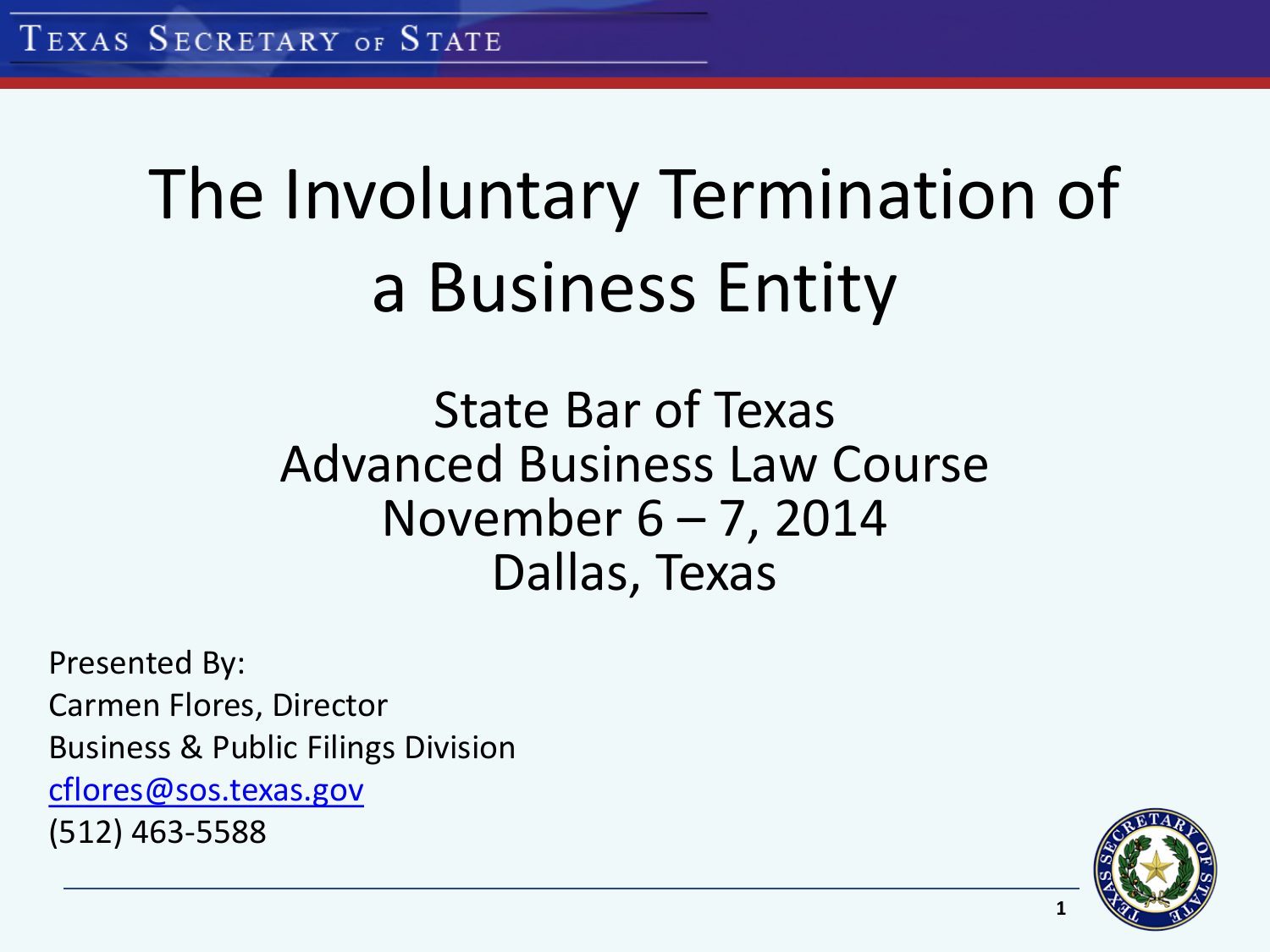#### TEXAS SECRETARY OF STATE



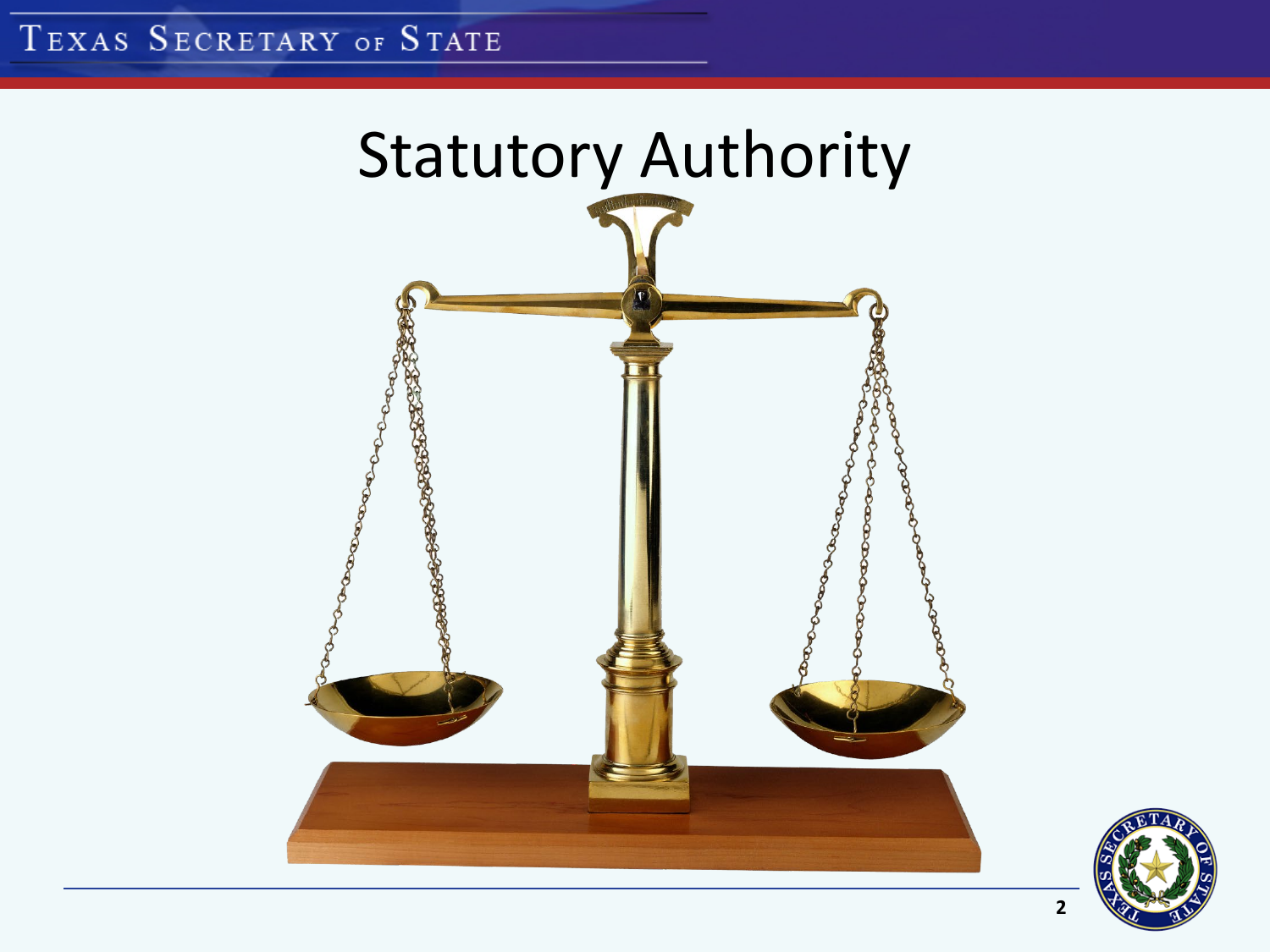### Statutory Authority

- *Chapter 11 Business Organizations Code*
	- *Failure to maintain registered agent or office*
	- Failure to timely file a report (e.g., annual statement for a professional association is due by June 30)
	- Failure to pay or dishonored payment of formation filing fee
- Chapter 22 Business Organizations Code
	- Failure to file nonprofit periodic report when due
- Chapter 153 Business Organizations Code
	- Failure to file limited partnership periodic report when due
- *Chapter 171 Tax Code*

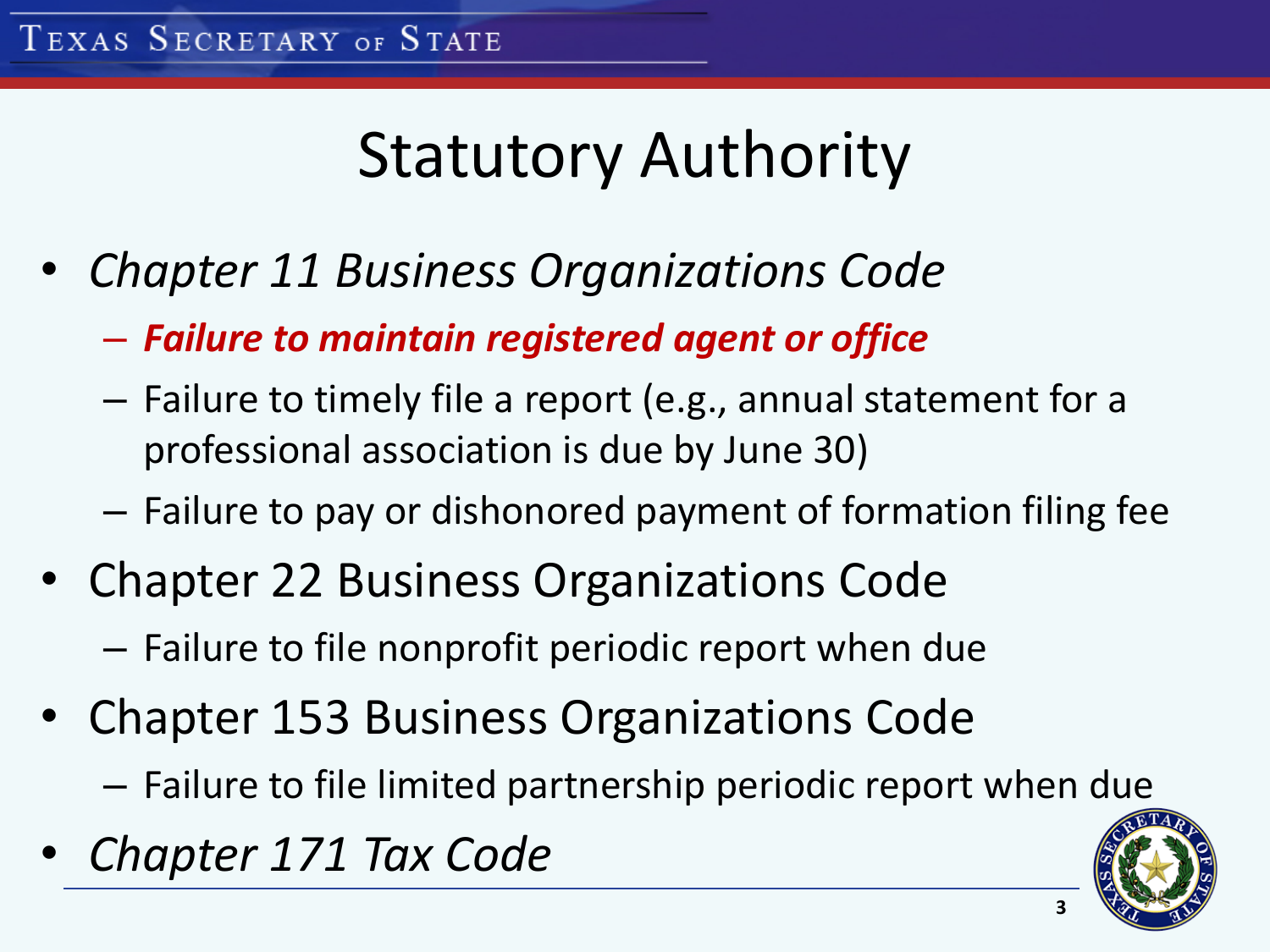### Involuntary Termination for Failure to Maintain Registered Agent or Office

Events triggering "90-day" notice under § 11.251(b)(1)(B)

- Receipt of Resignation of Registered Agent
- Receipt of Rejection of Appointment
- Receipt of an allegation of failure to maintain either registered agent or registered office:
	- Receipt of return mail directed to registered agent at registered office address
	- Receipt of a written complaint that:
		- o Agent not found at registered office address
		- Registered office is address for a mailbox service

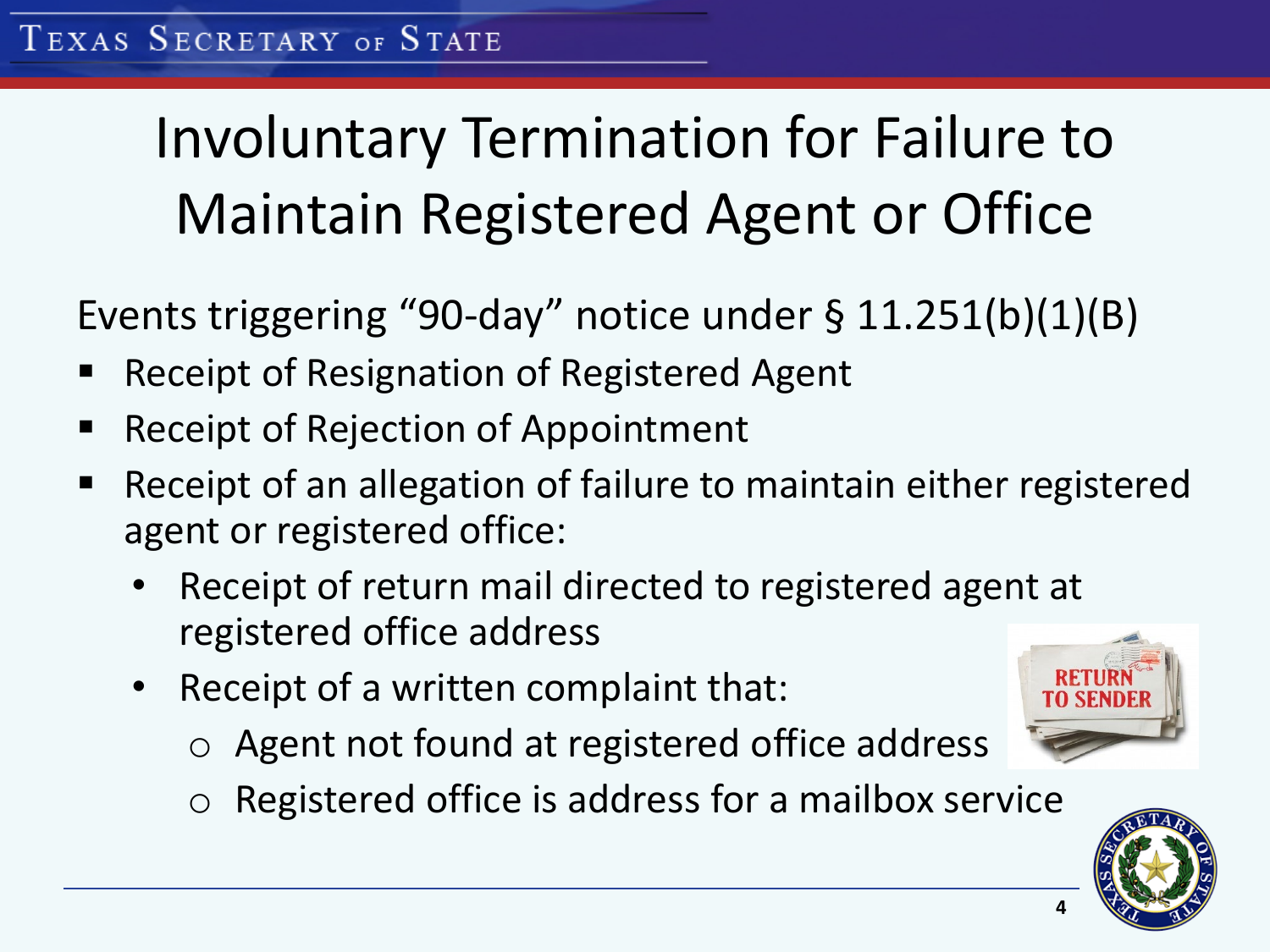Involuntary Termination for Failure to Maintain Registered Agent or Office

- On acceptance of a resignation of agent or rejection of appointment, SOS sends "90-day" letter; entity's status changed to "RA notice sent," which is an active status.
- SOS will issue a certificate of involuntary termination if the entity fails to designate a new registered agent and/or registered office before the 91<sup>st</sup> day after the date the notice was mailed.
- SOS changes status of entity to "involuntarily terminated."

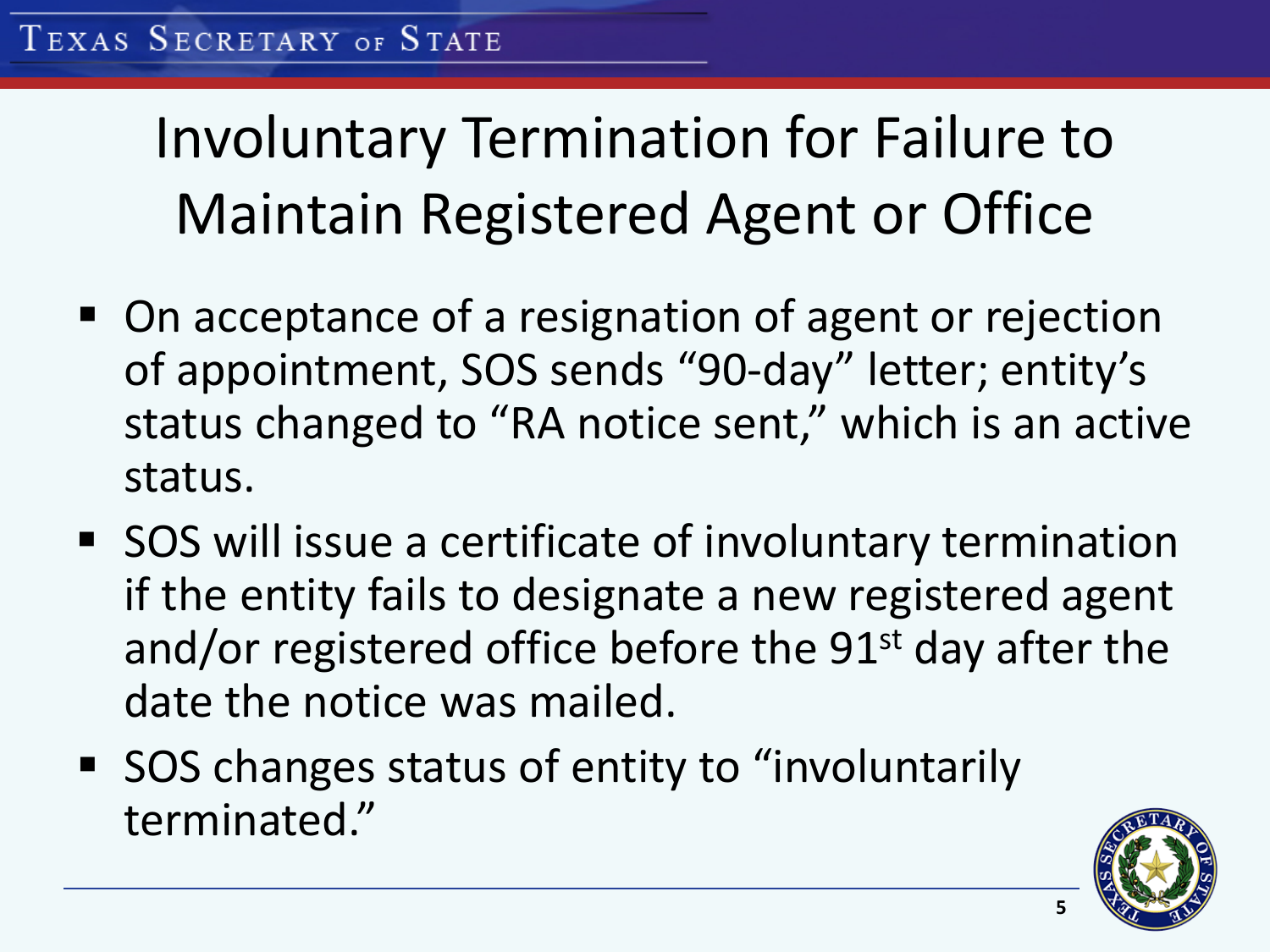## Registered Office Requirements §5.201(c)

- The registered office address must be located at a street address where process may be personally served on the named registered agent.
	- Address must be the physical address where the agent may be found.
	- Address *may not* be solely the address of a business that provides mailbox or telephone answering services.



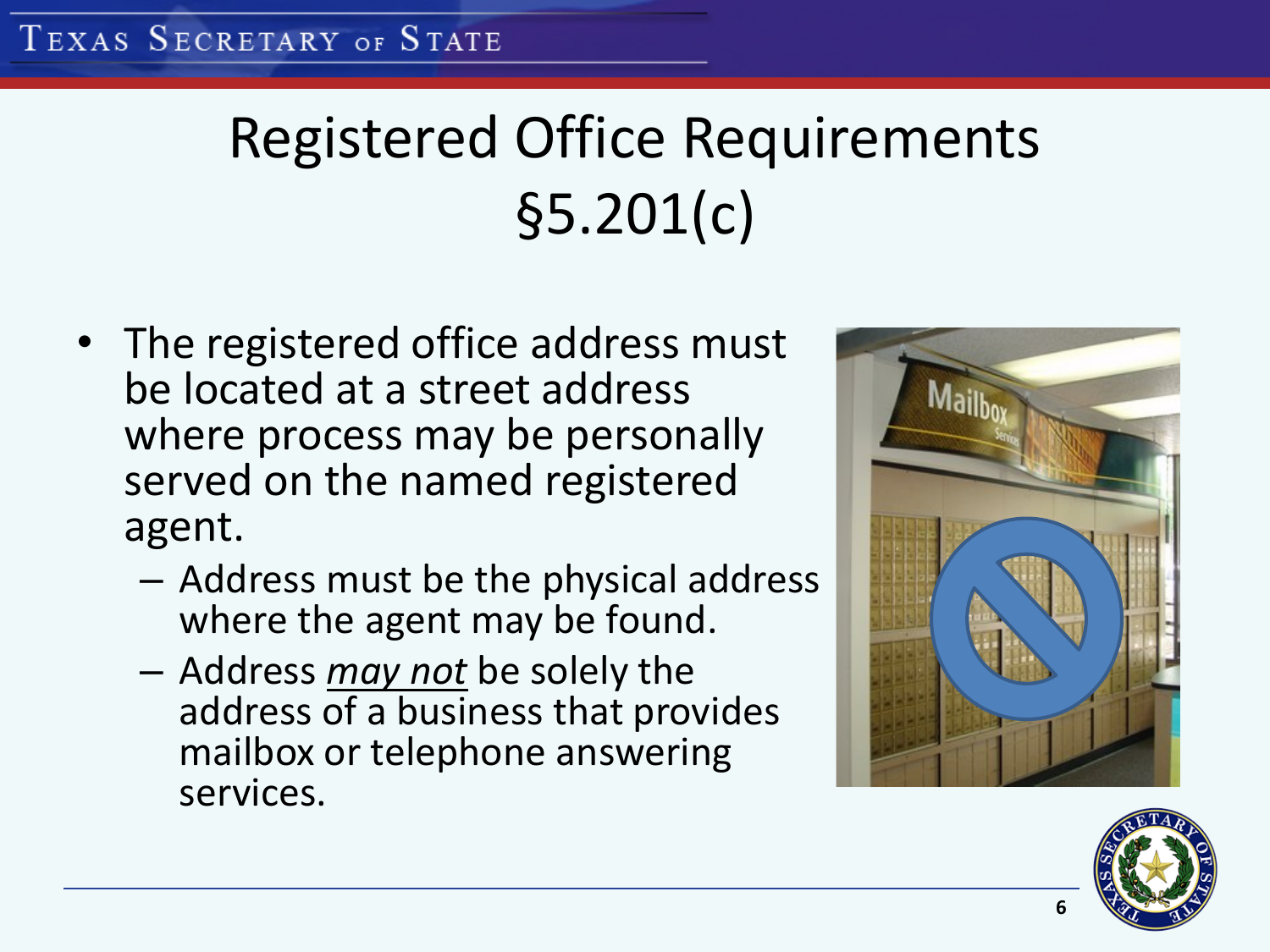## A Word About Reports  $§11.251(b)(1)(A)$

- Section 11.251(b)(1)(A) authorizes the SOS to involuntarily terminate a Texas entity for its failure to file a report within the period required by law.
- SOS recently mailed 2,217 notices of involuntary termination to professional associations that failed to file the 2014 annual statement.
- SOS *does not* use subchapter F of chapter 11 when involuntarily terminating a nonprofit corporation or limited partnership that fails to file a periodic report required under Chapter 22 or Chapter 153.

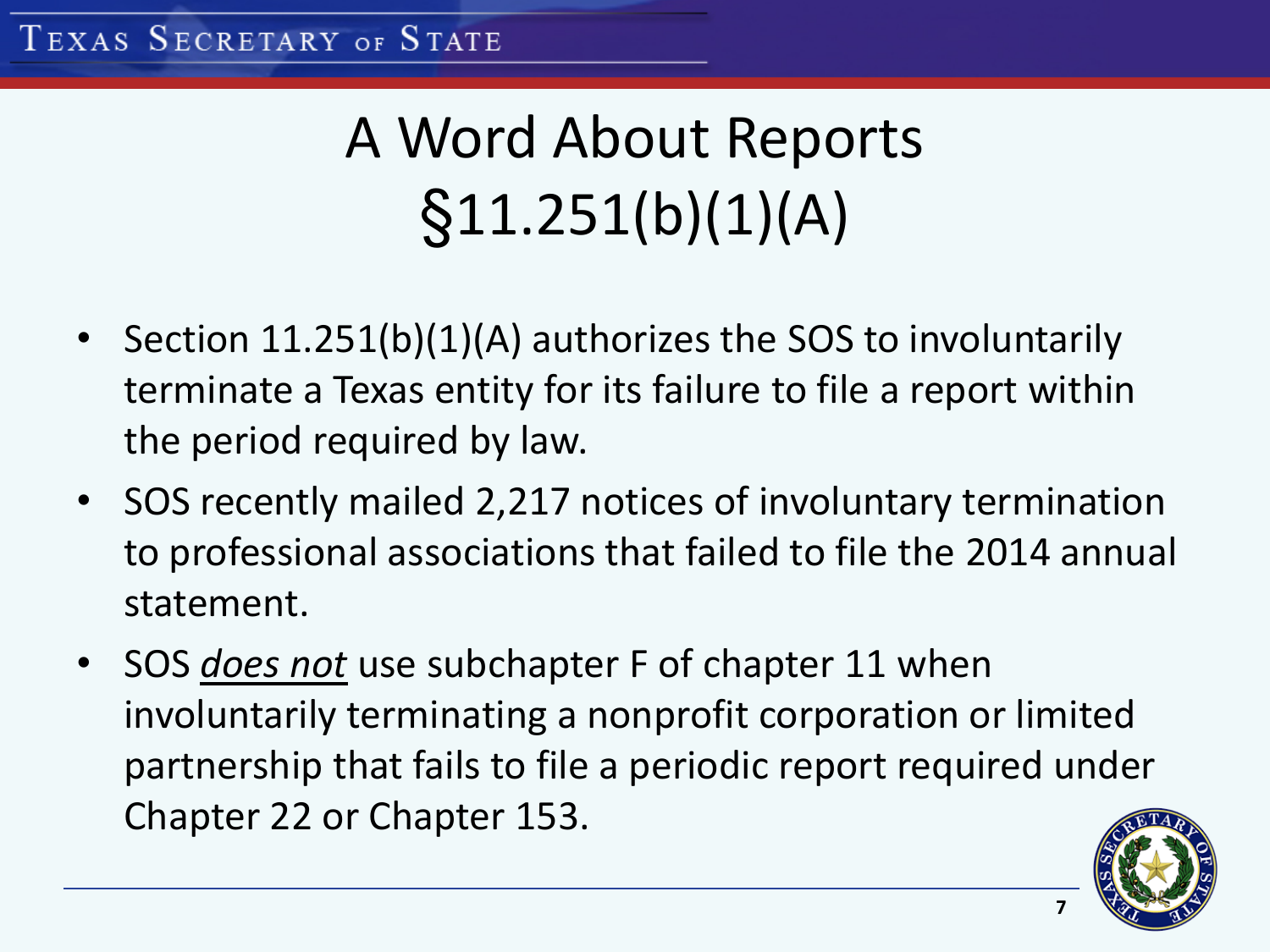## Terminated Entities FY 2014



In FY 2014, the SOS forfeited 73,799 Texas business entities under the Tax Code and involuntarily terminated 6,119 Texas business entities for non-tax reasons under the BOC.

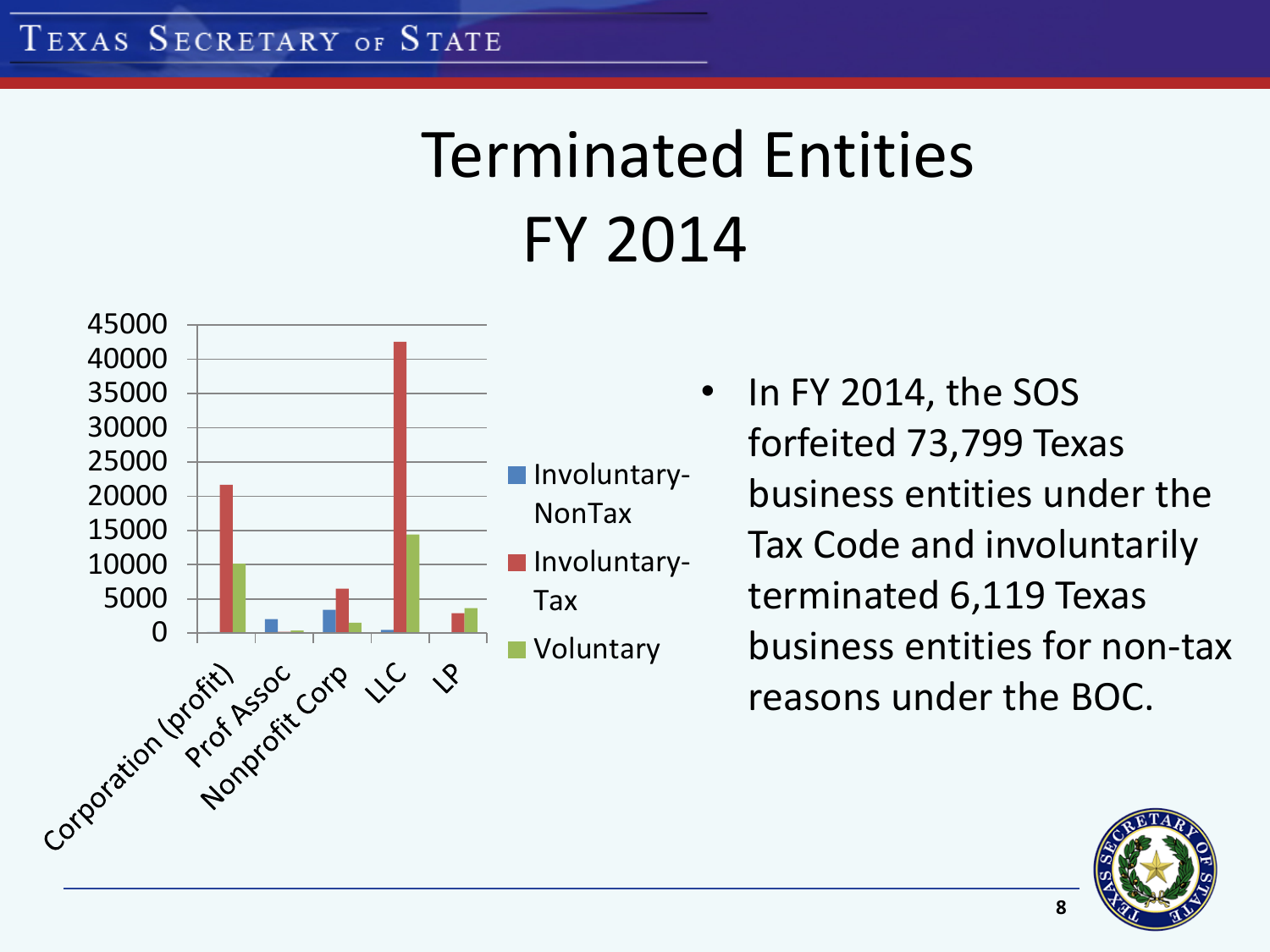#### TEXAS SECRETARY OF STATE

# Administrative Forfeitures

Chapter 171, Tax Code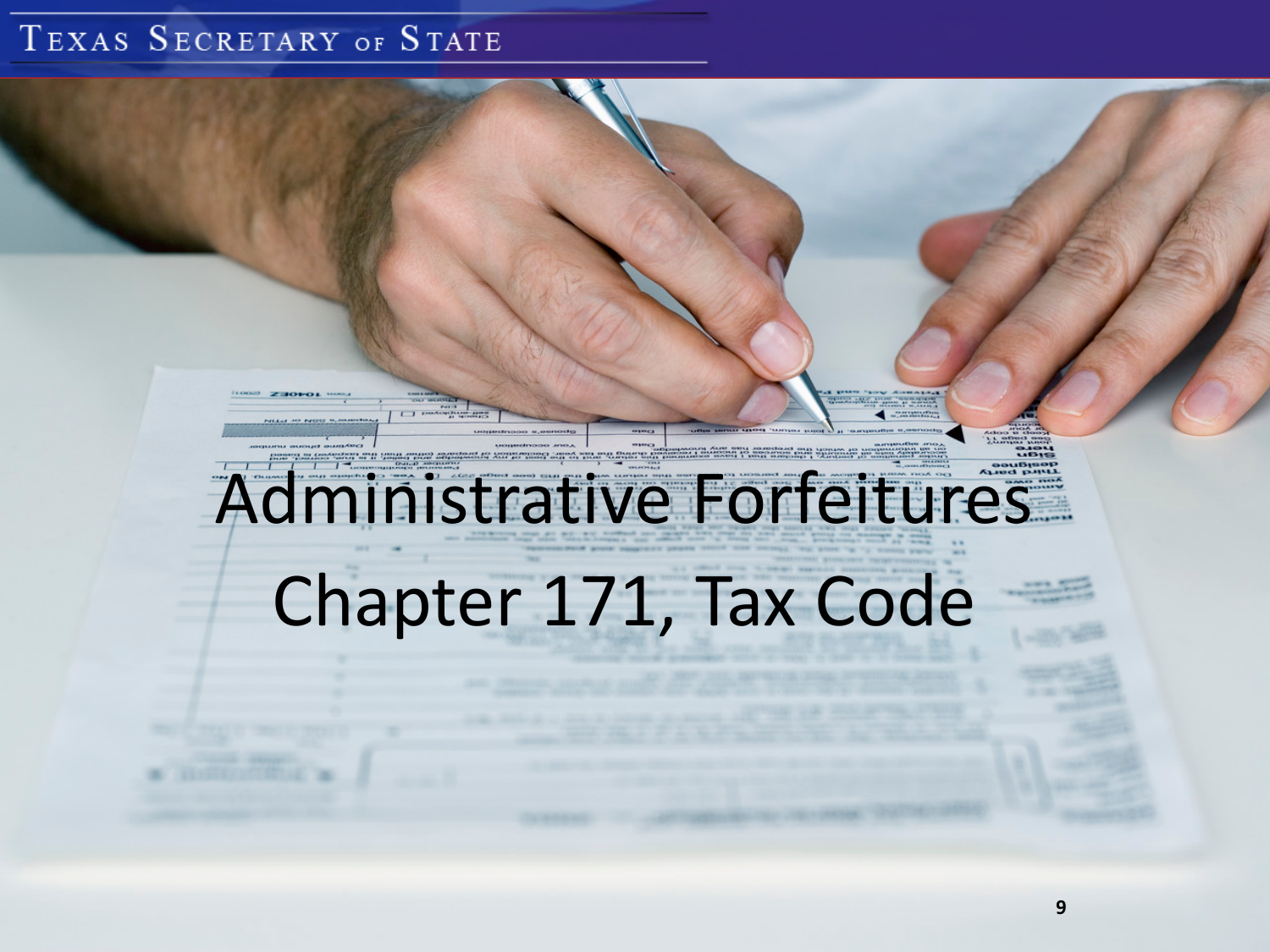#### TEXAS SECRETARY OF STATE

#### Path to Forfeiture of Existence under Tax Code

• Franchise account status shown as "active"; entity status "in existence" with SOS. \$50 penalty if reports not timely filed .

May 15th

Tax Due

Entity notified by Comptroller of delinquency

- Notices sent to entity address of record.
- First contact address used by Comptroller is registered office.
- An incomplete or erroneous report may result in a notice of forfeited rights.
- All notices regarding deficiencies and forfeiture of privileges sent by Comptroller.

Notice of Forfeited Privileges

SOS forfeits entity's certificate or registration.

- Comptroller sends electronic file to SOS to forfeit an entity's charter or foreign entity's registration.
- SOS changes status from "in existence" to "forfeited existence."
- Comptroller mails out all notices of forfeiture of existence.

**IMPORTANT:** Approximately 140,000 notices of forfeited privileges recently sent.

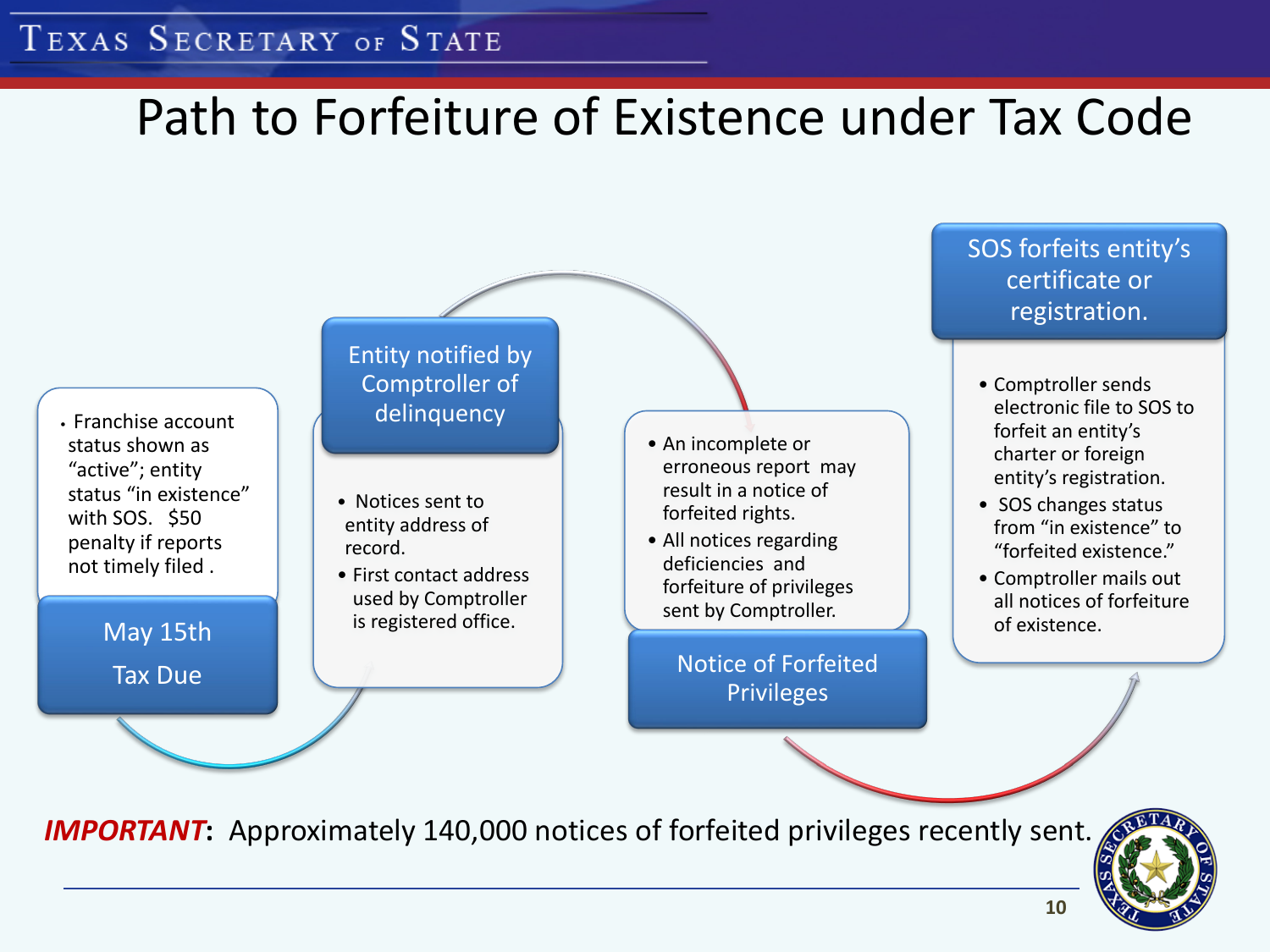#### Administrative Tax Forfeitures Tax Code §§ 171.251-171.2515; 171.301 and 1713015

- The Comptroller will forfeit the entity's privileges (right to transact business in the state) if the entity does not file the required reports or pay tax within 45 days after the date of the delinquency notice.
- Taxable entity is subject to forfeiture if entity does not file the required reports or pay tax/penalties within 120 days of the date of notice of forfeiture of privileges.

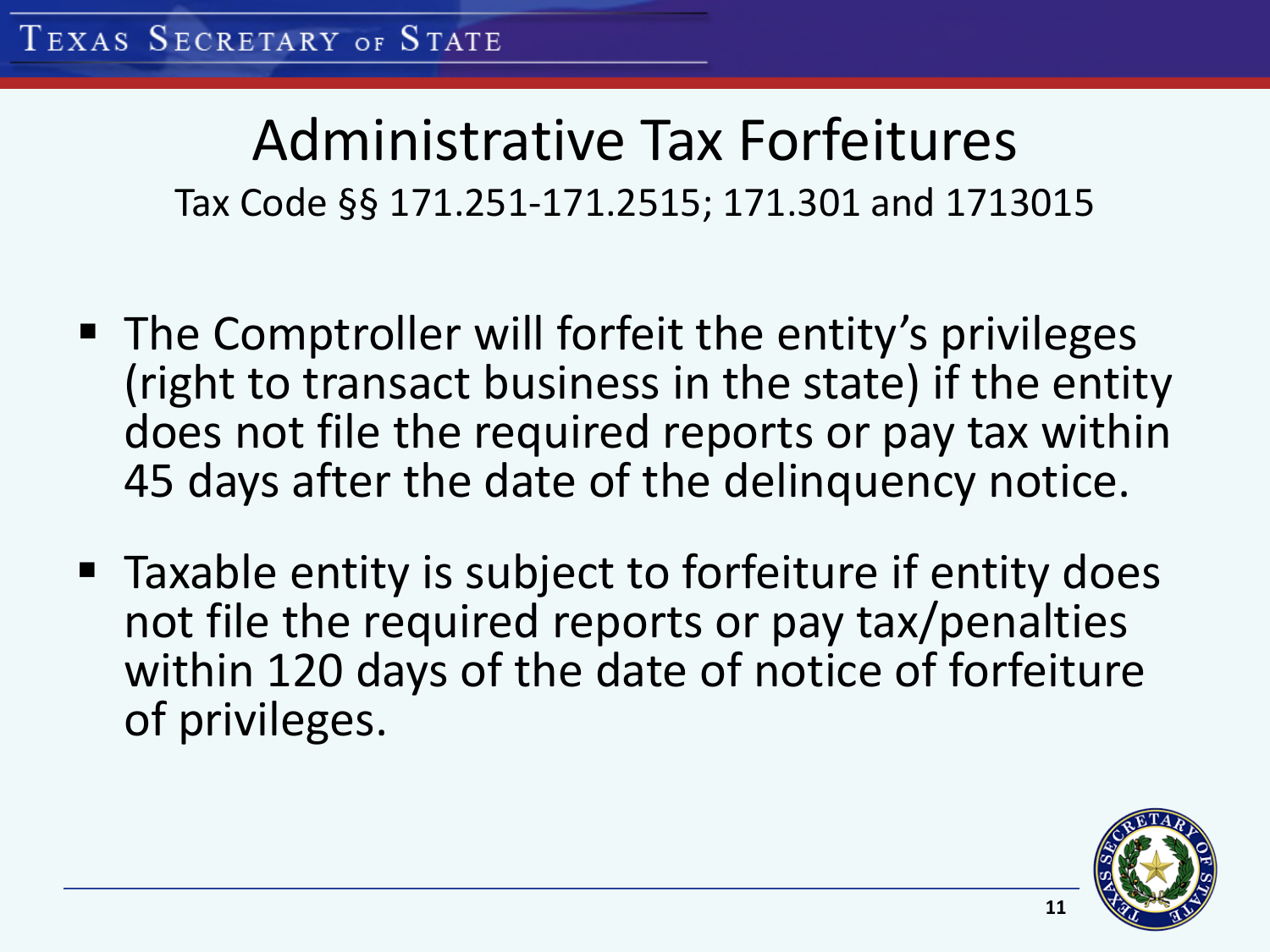#### Effects of Forfeiture of Privileges Tax Code §§ 171.252, 171.255-171.2515

- § 171.252(1) states that a taxable entity that has forfeited its right to transact business is denied the right to sue or defend in a court in this state.
- However, case law has interpreted this provision to prohibit an entity from bringing cross actions, but not from defending itself. See *Mello v. A.M.F., Inc.*, 7 SW3rd 339, 331 (Tex. App.—Beaumont 1999, pet. denied)

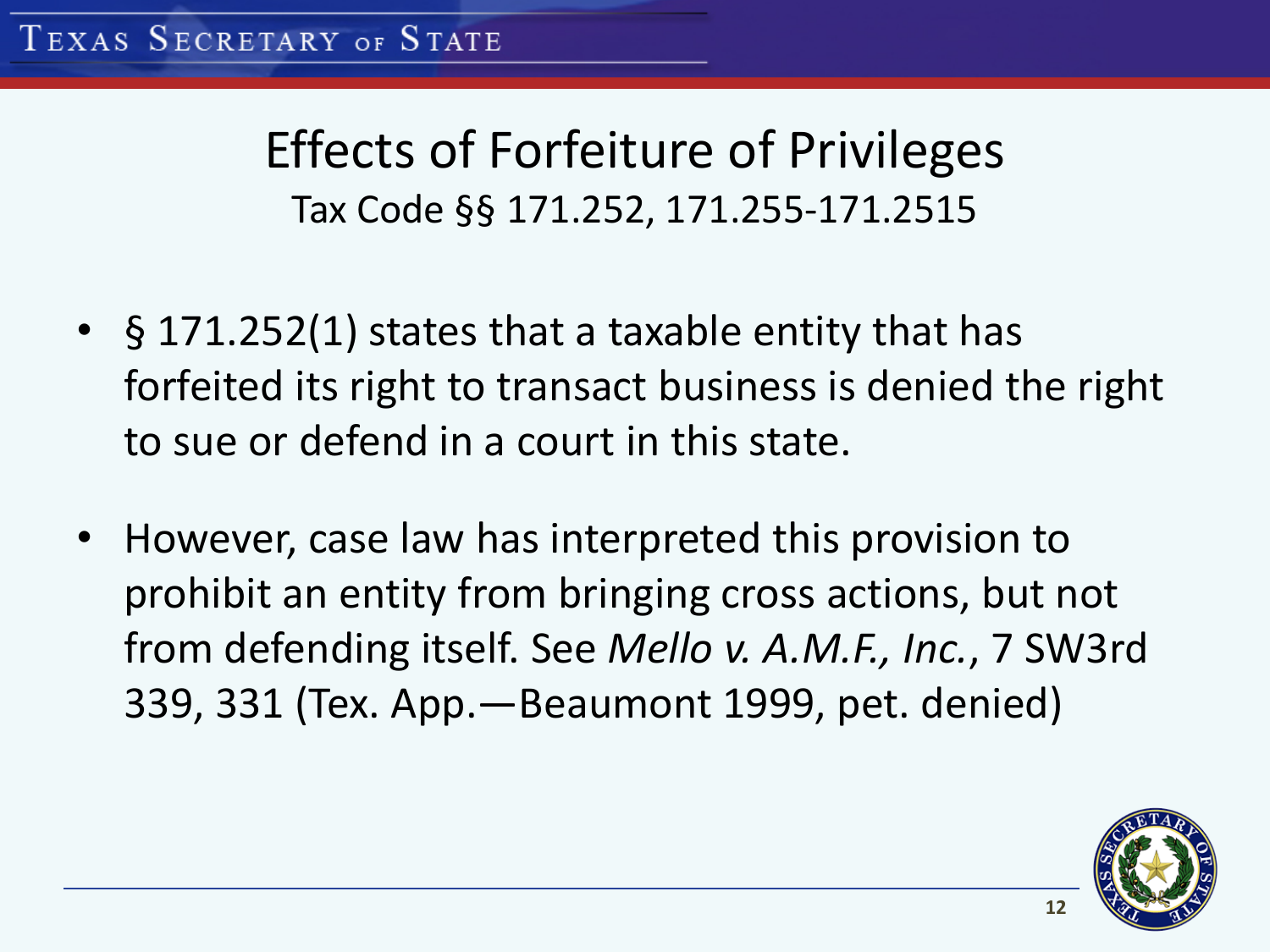#### Effects of Forfeiture of Privileges Tax Code §§ 171.252, 171.255-171.2515

- Pursuant § 171.252(2) each officer and director is liable for the debts of the corporation. The managerial official is liable as if entity were a partnership and managerial officials were partners.
- Although statute speaks of "officer/director" liability, provision also applies to non-corporate entities. See *Bruce v. Freeman Decorating Servs., Inc.*, No. 14-10-00611-CV, 2011 WL 3585619 (Tex. App.  $-$  Houston  $[14<sup>th</sup>$  Dis.] Aug. 15, 2011, no pet. h.) (mem. op.)

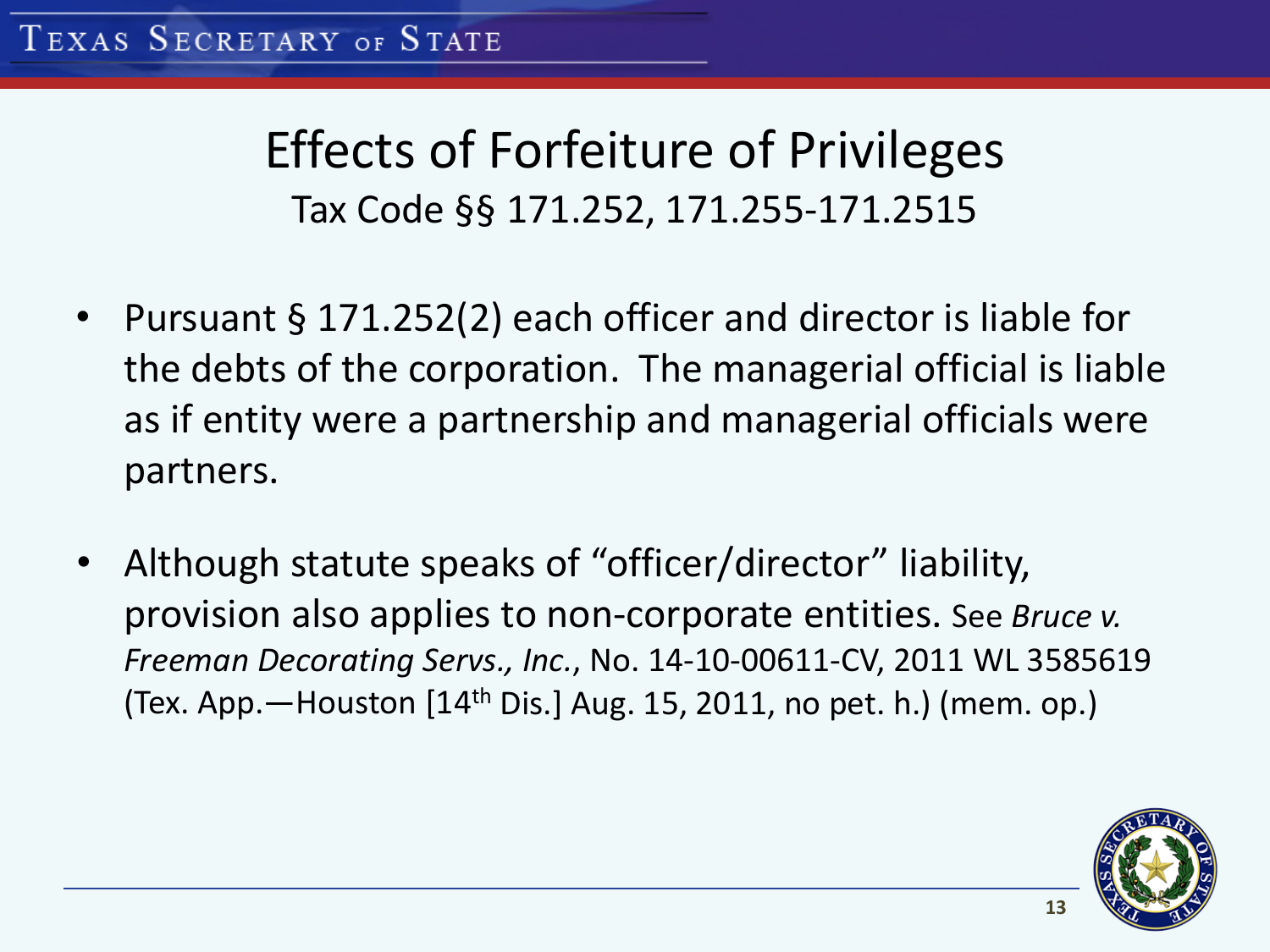### Administrative Tax Forfeitures

- Last effective forfeiture date—February 20, 2014
- SOS forfeited 65,249 filing entities
- Status with SOS—"forfeited existence"
- Status with CPA—"franchise tax involuntarily ended"

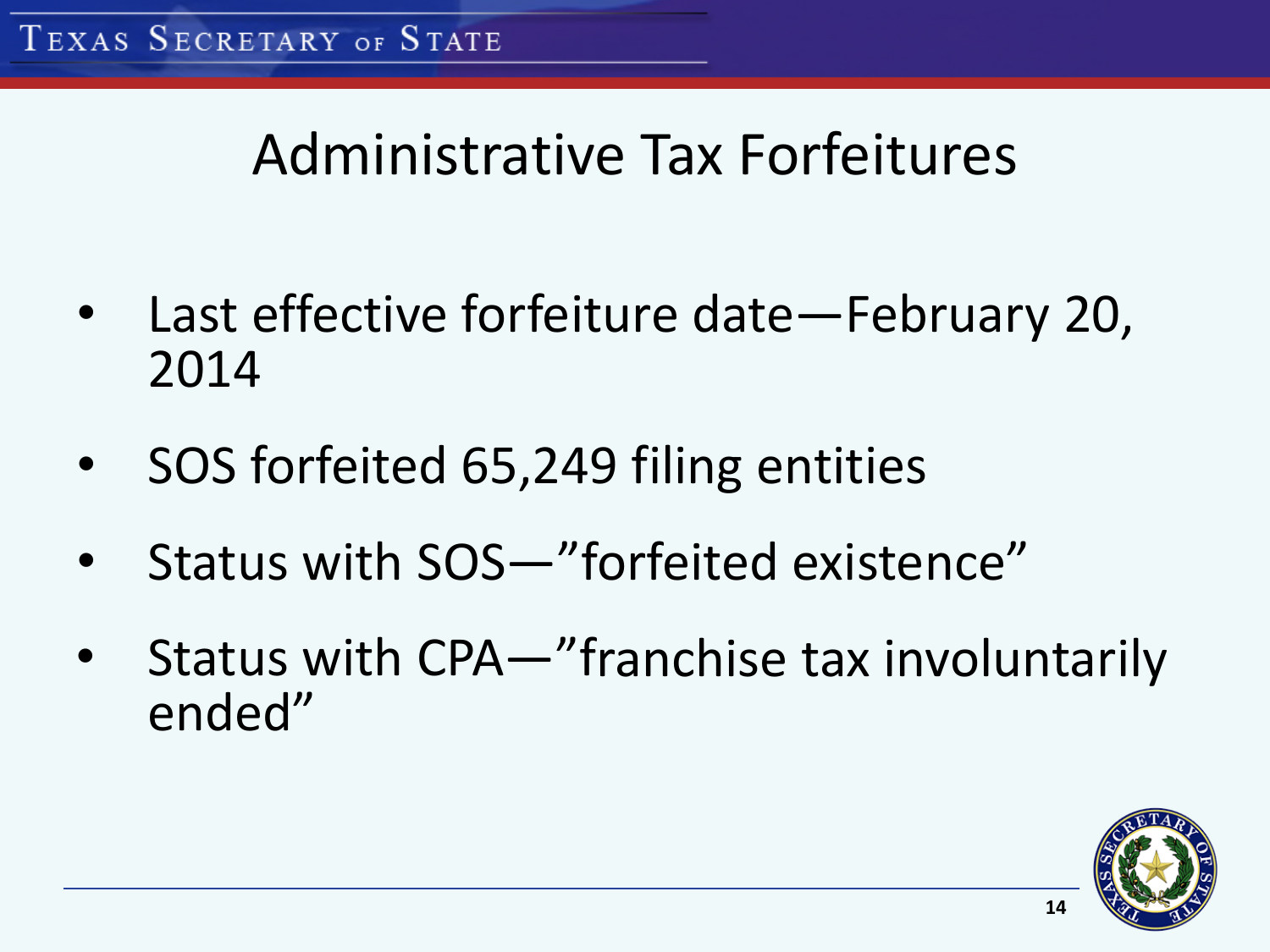### Reinstatement of Involuntarily Terminated Filing Entities



What do you mean my company's forfeited?? I pay my taxes every year!

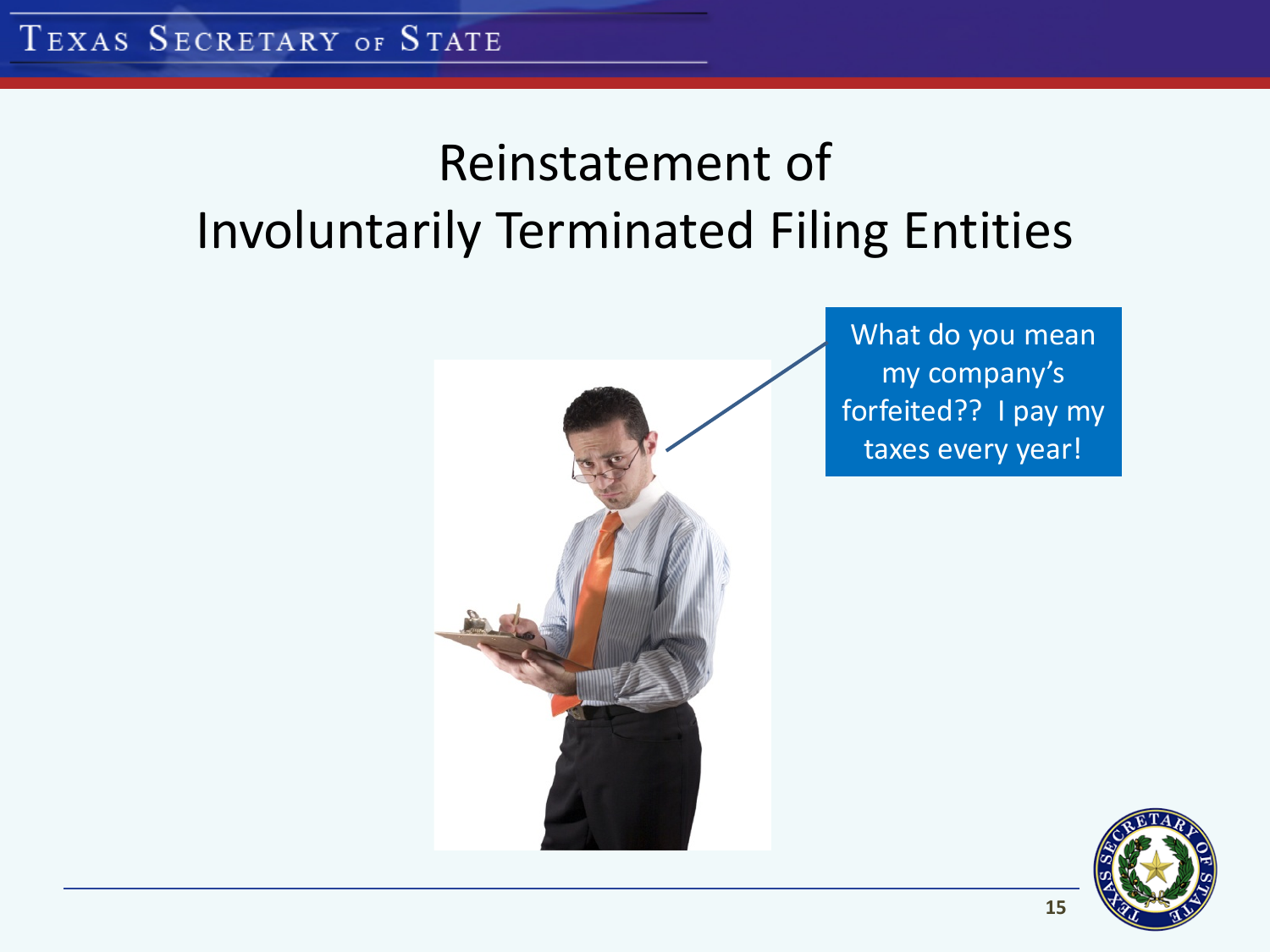### Reinstatement Process

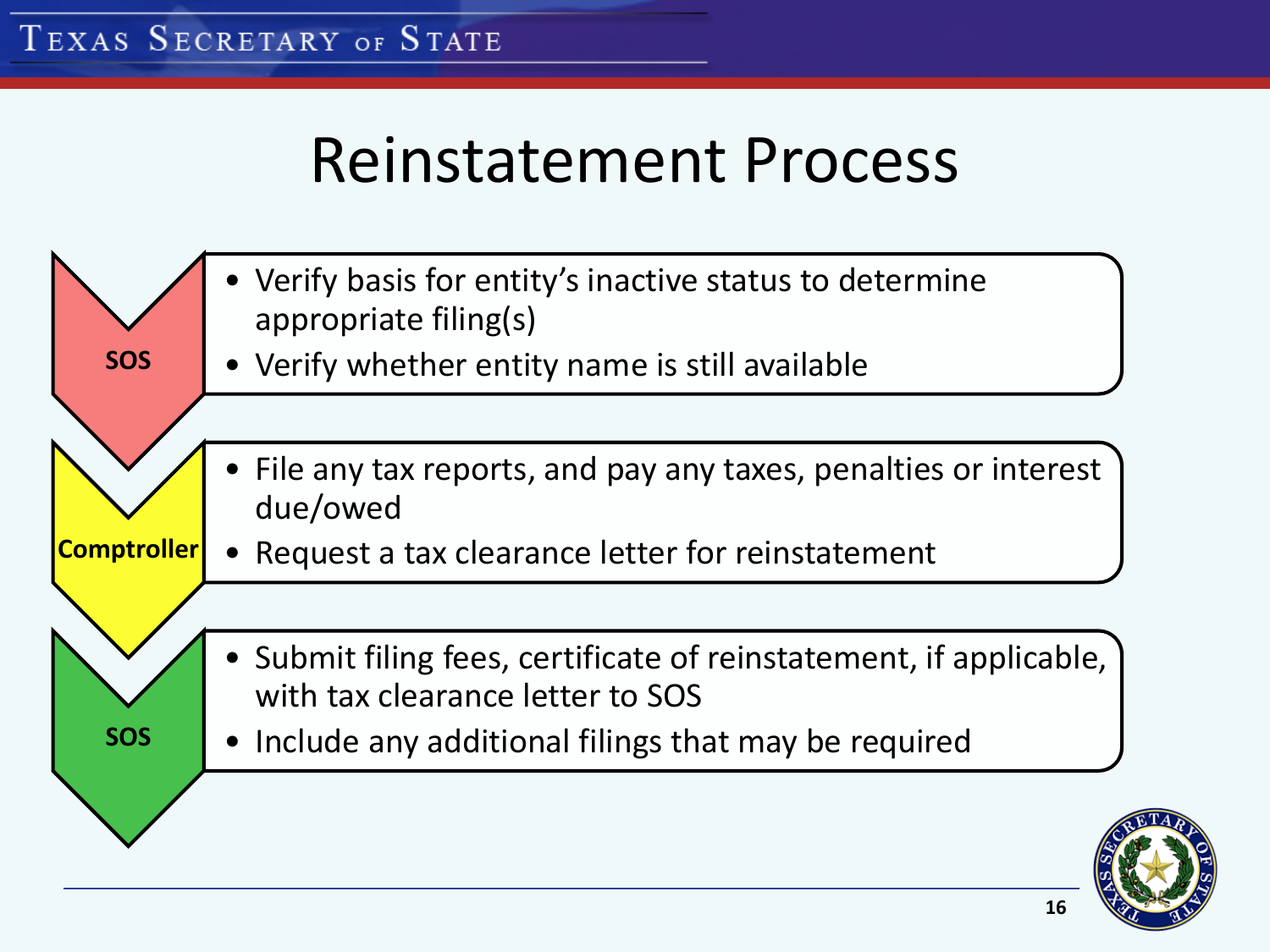Reinstatement of LPs After Termination for Failure to File a Report Reinstatement pursuant to §153.312 BOC

- To reinstate, the LP files the delinquent report.
- No application for reinstatement submitted.
- Pays fees under §4.155 (11) BOC: \$225 (\$50 plus a late fee of \$100 and a reinstatement fee of \$75).
- Comptroller tax clearance letter required.
- No time limit within which to file reinstate.

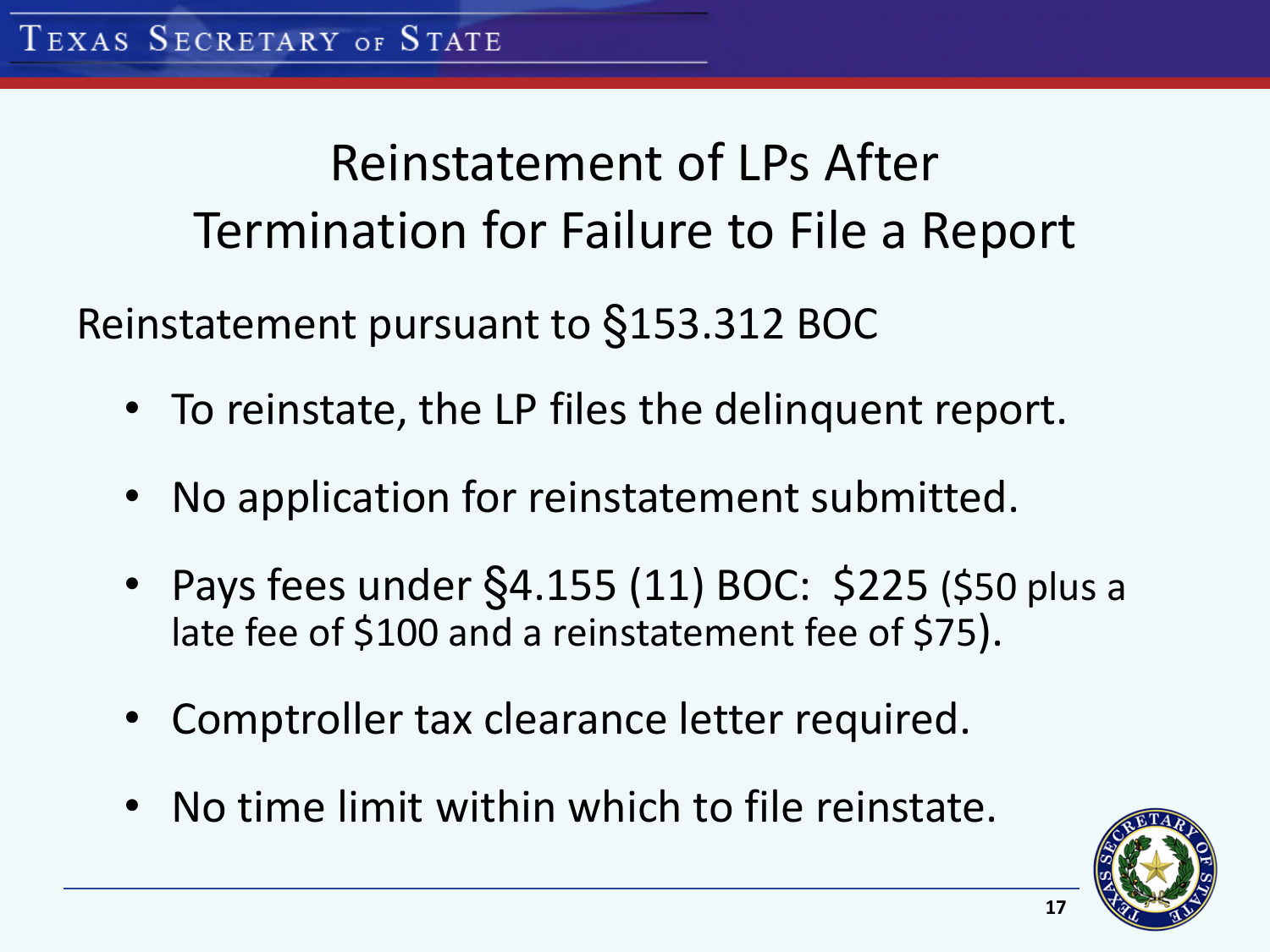### Reinstatements After Involuntary Termination under Chapter 11

Entity reinstates under §11.253 BOC after correcting the circumstances that led to the involuntary termination.

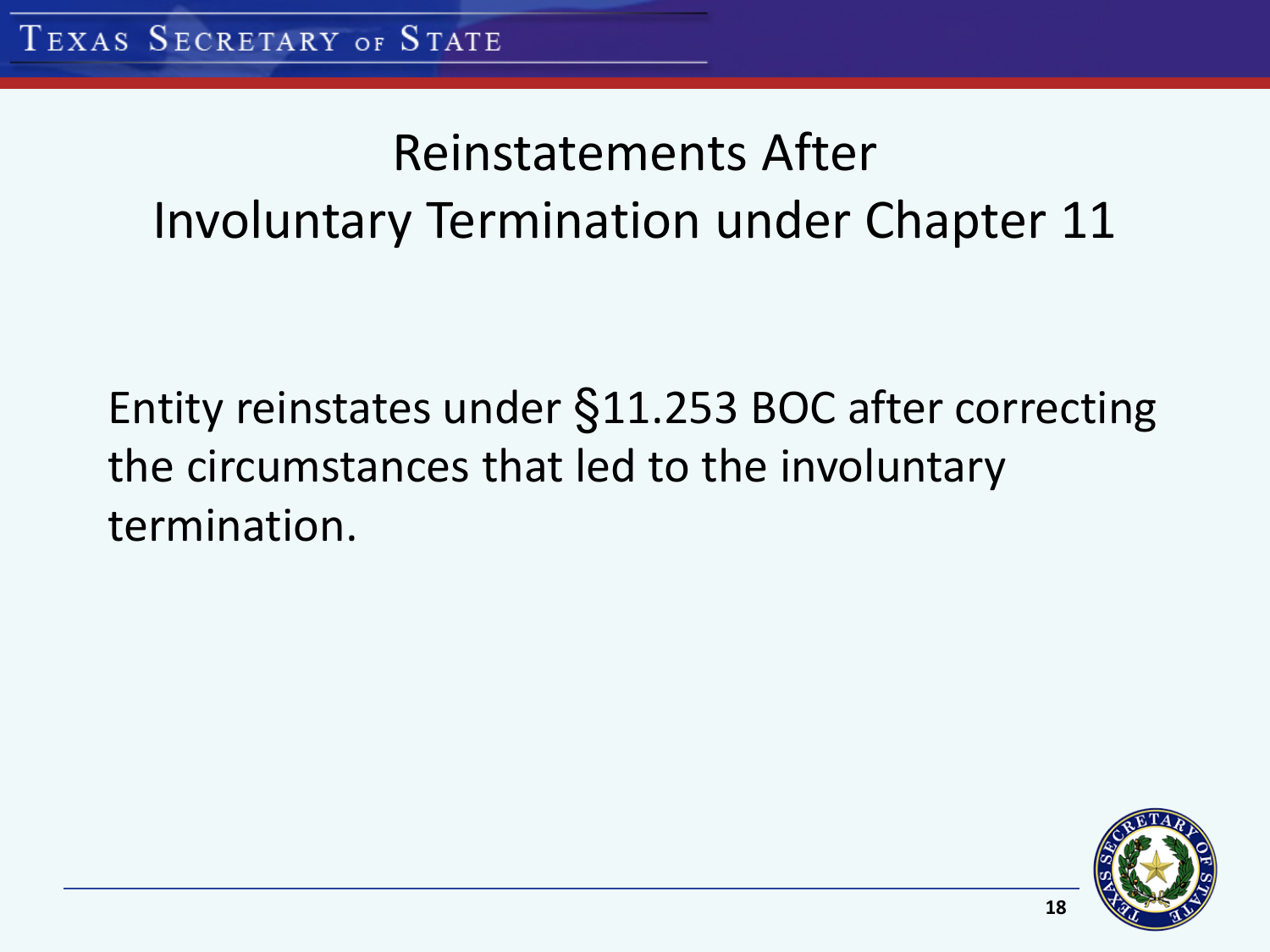### Reinstatements After Involuntary Termination under Chapter 11

- Entity must obtain tax clearance letter from Comptroller.
- Submit a certificate of reinstatement (*Form 811*) to the SOS. Filing fee \$75.
- No time limit; however, if reinstatement filed before the **3rd** anniversary of the termination, the entity is considered to have continued in existence without interruption. (i.e., relation back effect) §11.253(d)

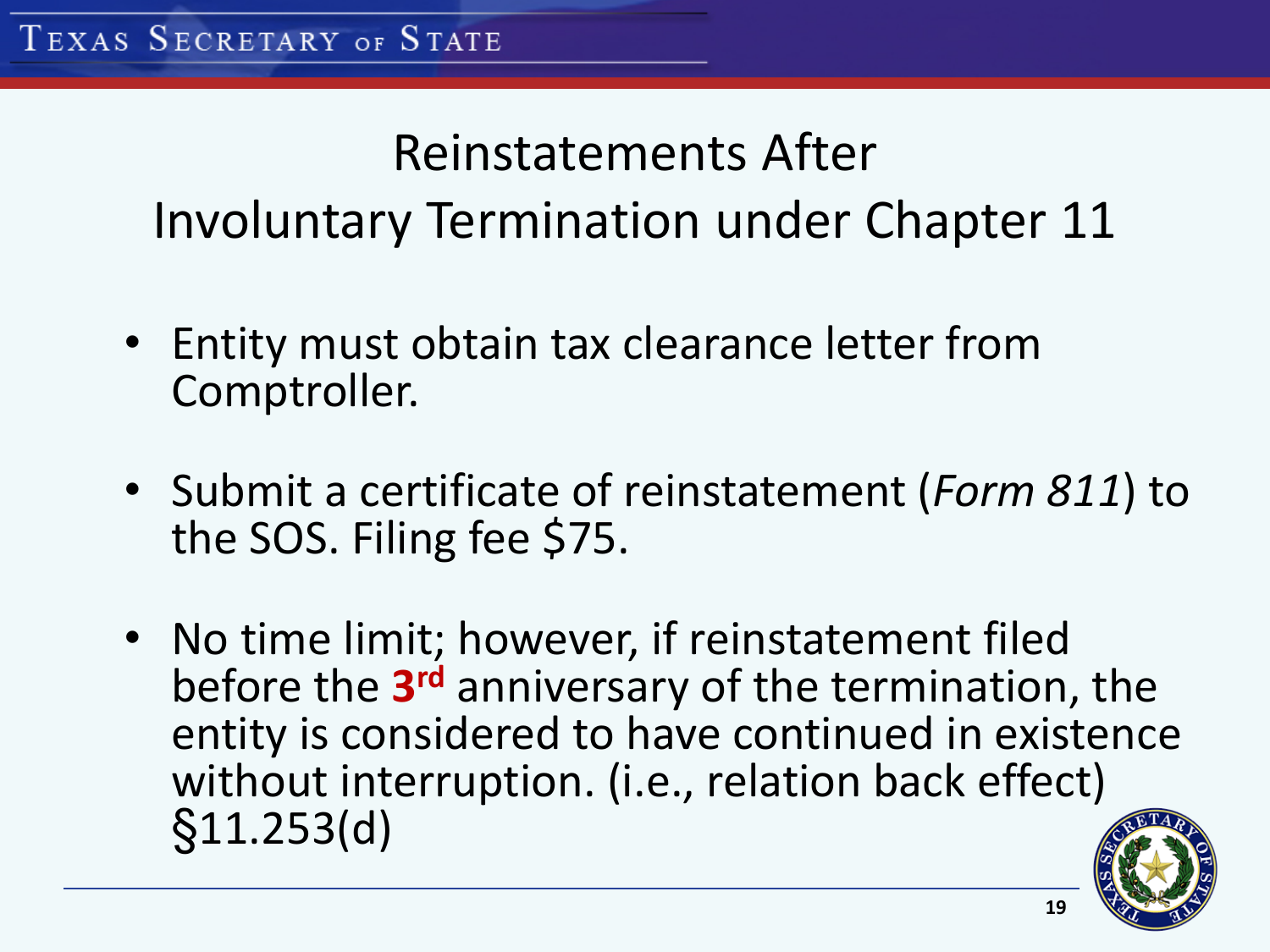Reinstatements After Tax Forfeiture

- Tax clearance letter from the Comptroller.
- File application for reinstatement with the SOS (*Form 801*). Filing fee \$75.
- Application for reinstatement must be submitted and signed by an officer, director, or shareholder *at the time of forfeiture.*
- No time limit within which to file reinstatement.

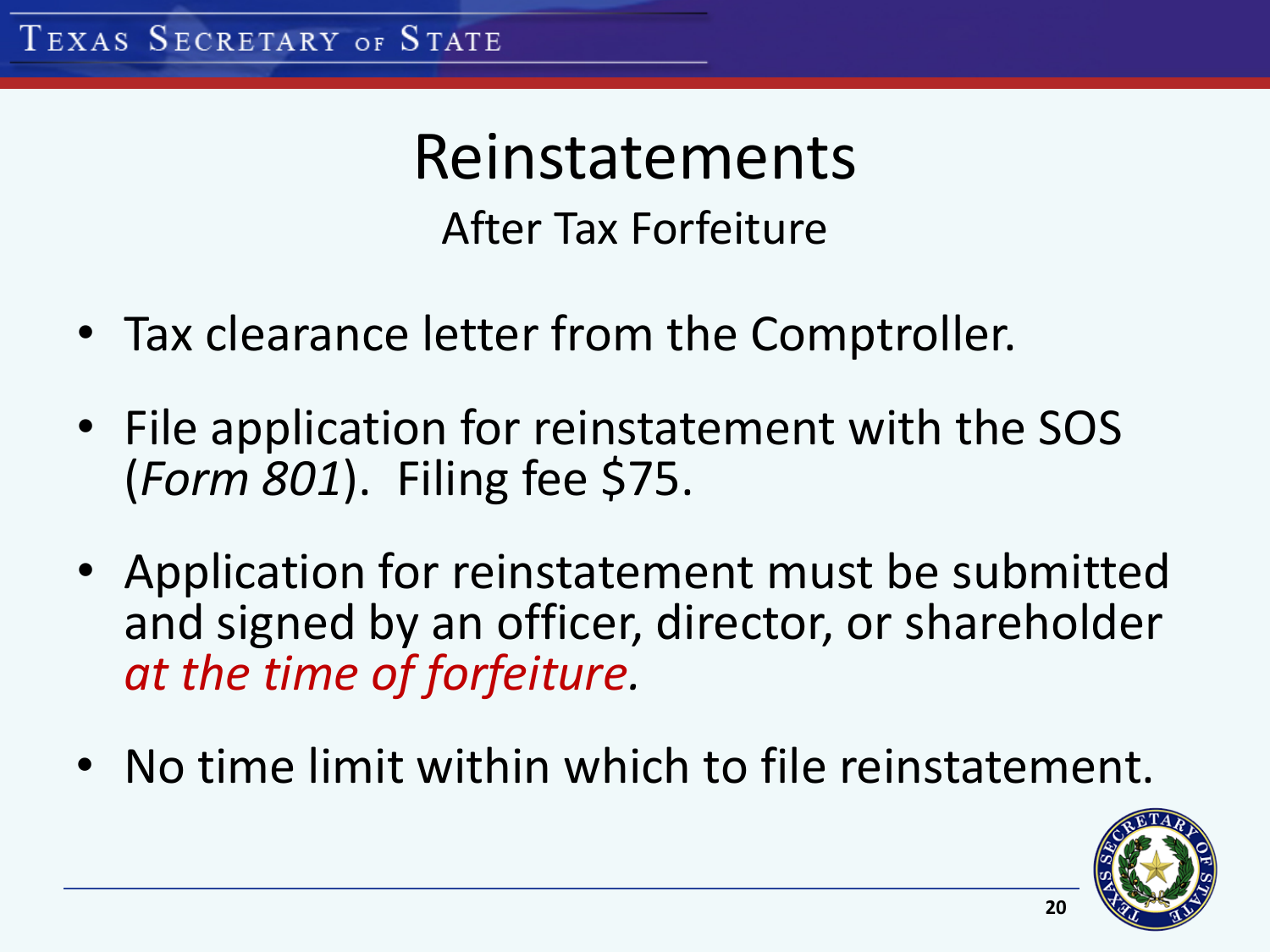### Comptroller Online Certificate Service

In December of 2013, Comptroller introduced online self-service requests for Certificates of Account Status and tax clearance letters for purposes of:

- $\checkmark$  Certificate of Termination
- $\checkmark$  Certificate of Withdrawal
- $\checkmark$  Reinstatement

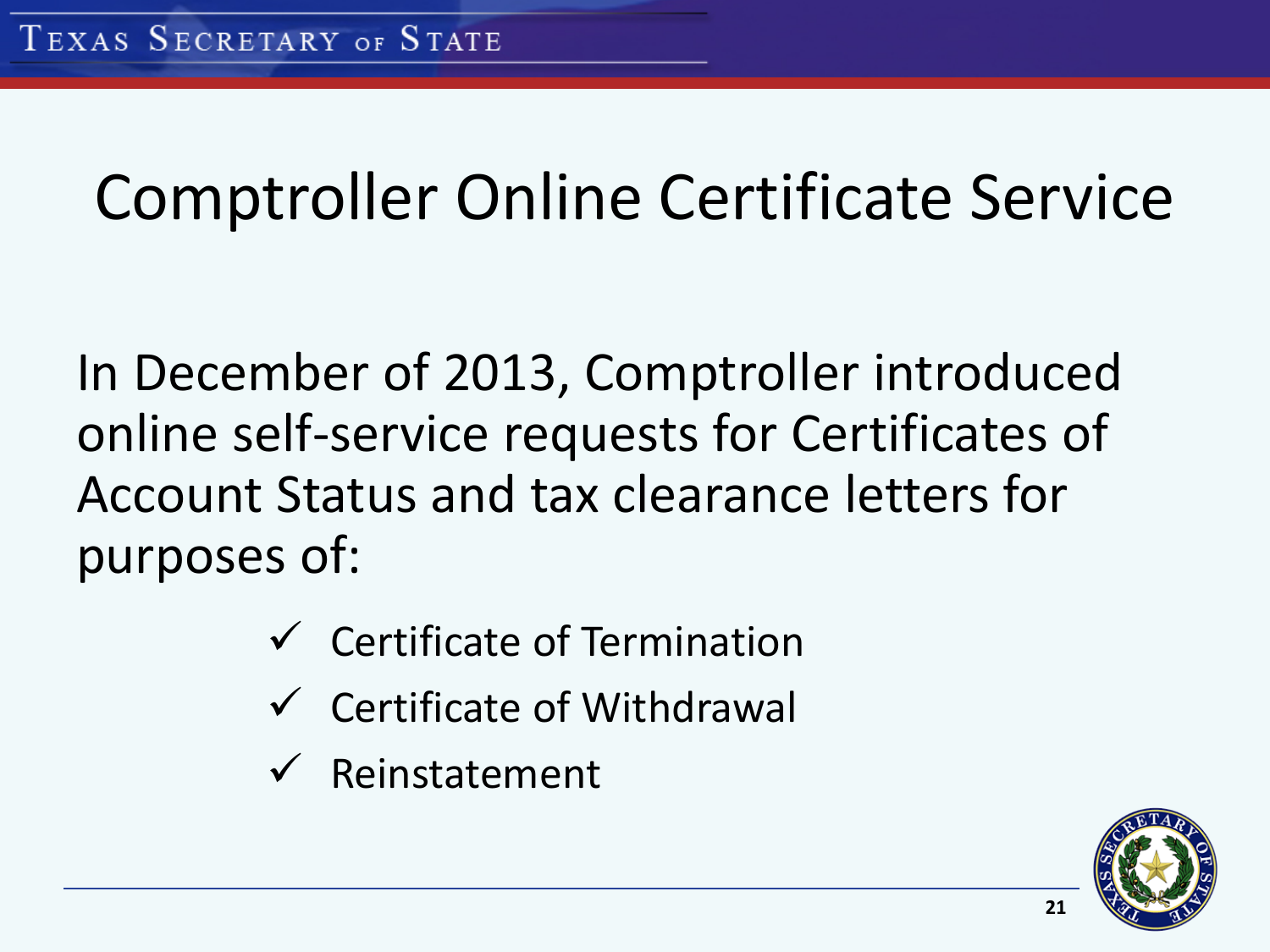### New Comptroller Online Service

Electronic self-service requests may be submitted by taxpayers and tax preparers who have entity's Texas taxpayer id and WebFile (XT) number or who have previously used WebFile for paying franchise tax.

Other restrictions and qualifications apply; check out Comptroller's website.

www.window.state.tx.us/taxinfo/franchise/cert\_ltr\_requests.html

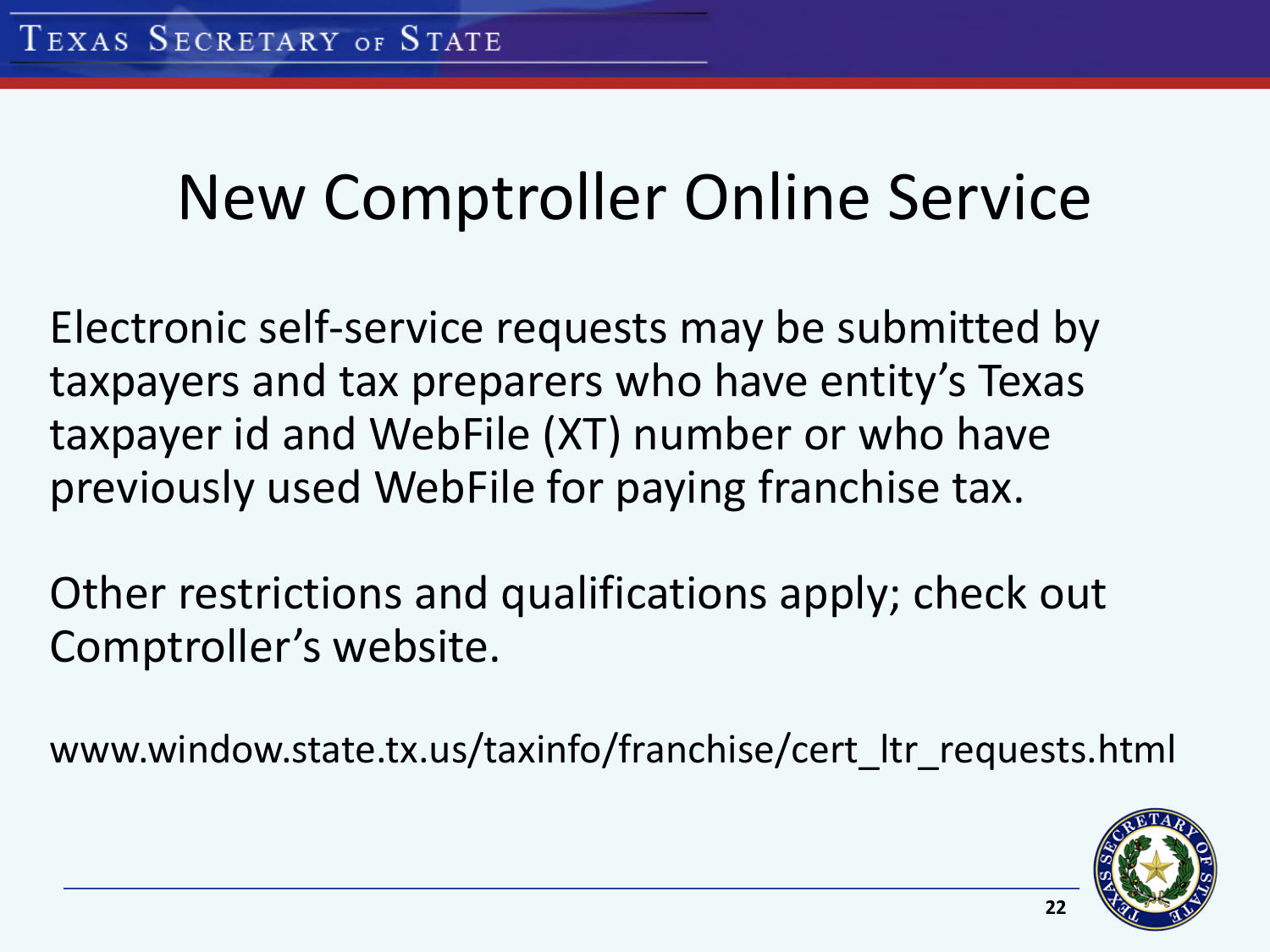### Reinstatement After Tax Forfeiture Tax Code §§ 171.312-171.315

- On filing request, SOS sets aside forfeiture by changing status of the entity from "forfeited existence" to "in existence."
- Pursuant to section 171.314, if forfeiture is set aside, Comptroller shall revive the taxable entity's corporate privileges and right to do business.

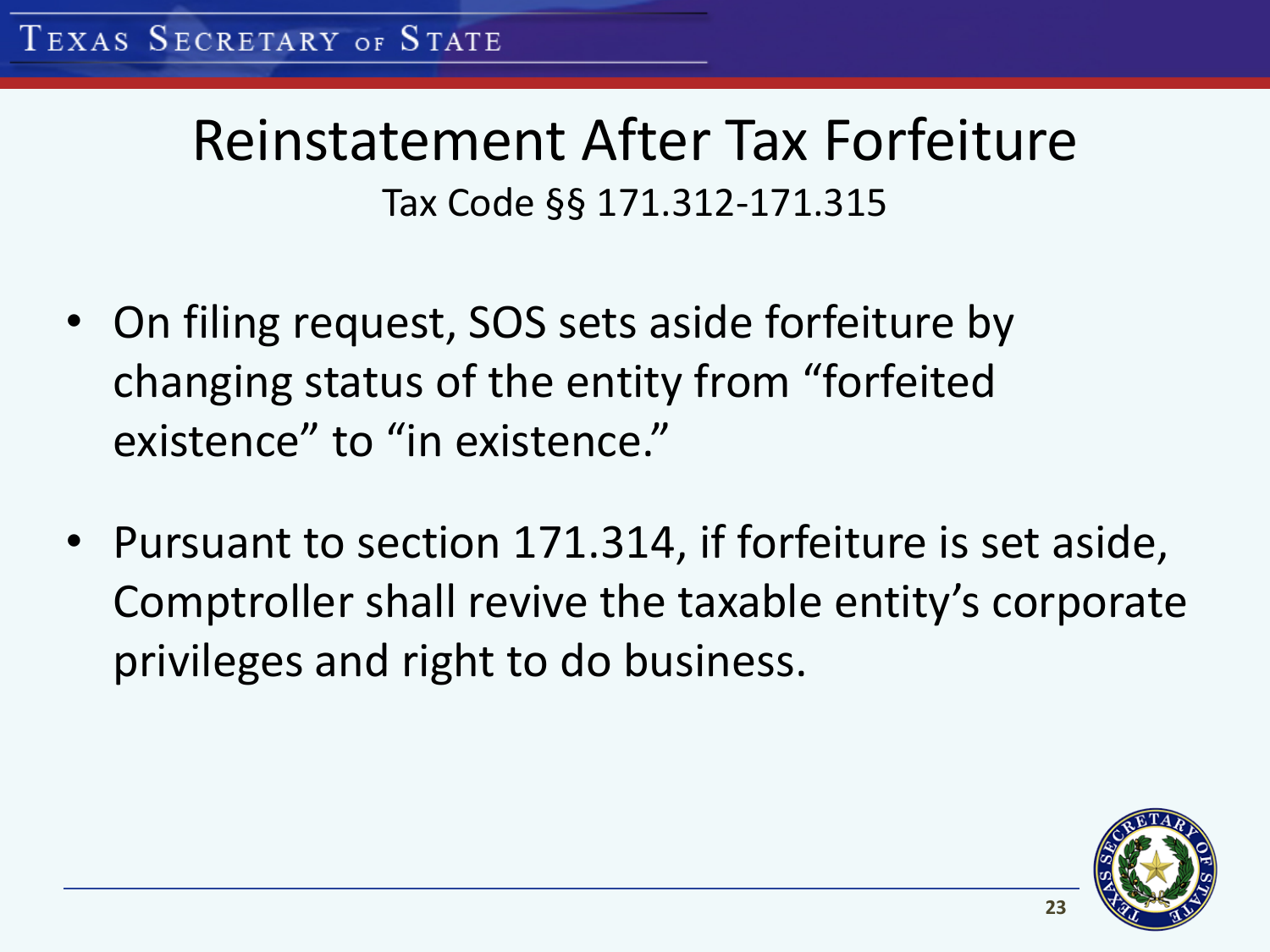TEXAS SECRETARY OF STATE

# Reasons to Avoid Involuntary Termination/Forfeiture



#### Denial of Rights, Claims, and Liability Issues

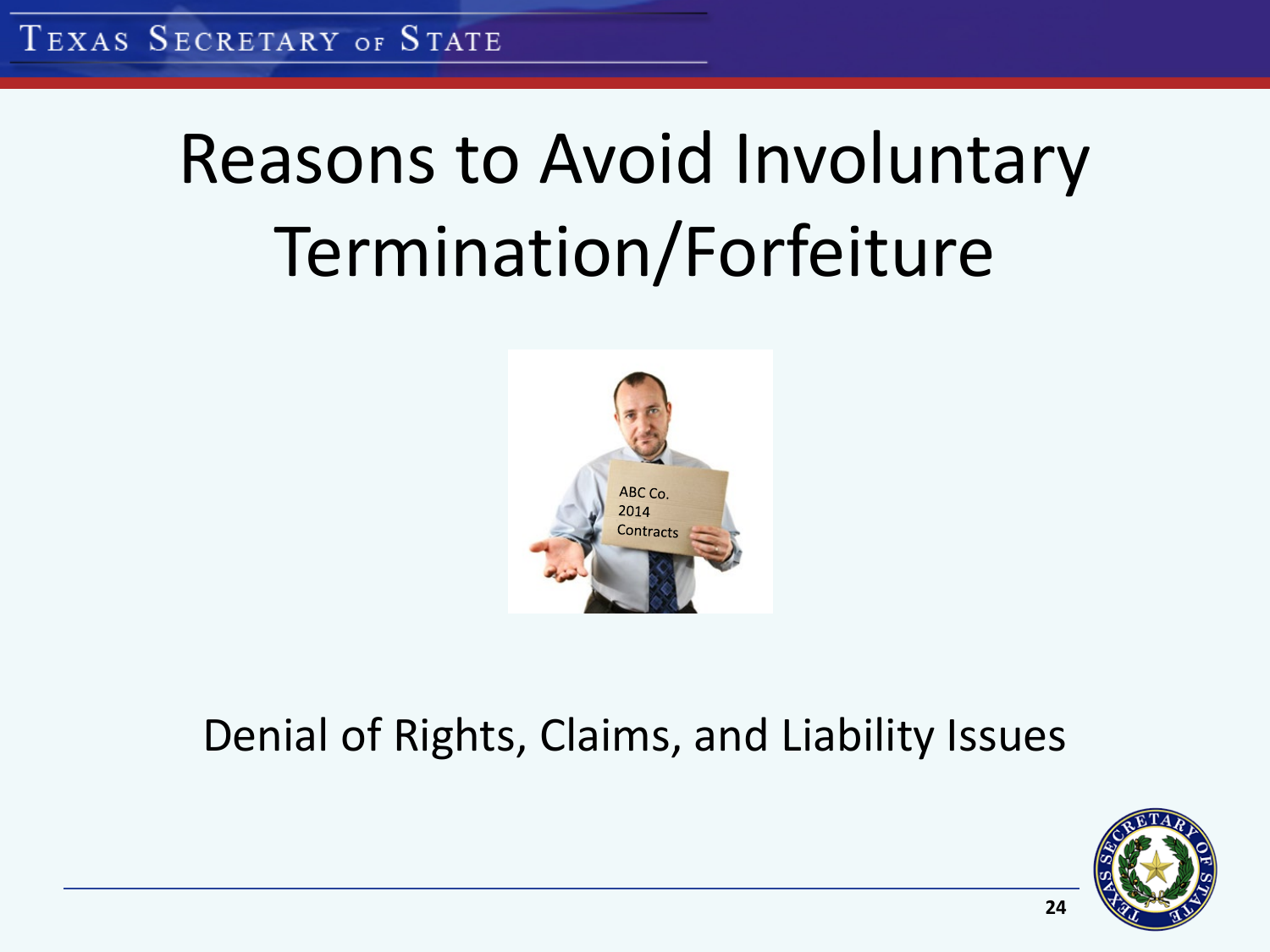### Liability of Managerial Officials Tax Code §171.255

Liability of "officers and directors" extends back to debts created or incurred after the date the report, tax, or penalty was due and continues until the privileges of the entity are revived. *Liability not limited to tax liabilities under Chapter 171.*

**❖** Liability imposed on managerial official not affected by subsequent reinstatement and revival of privileges. §171.255(d)

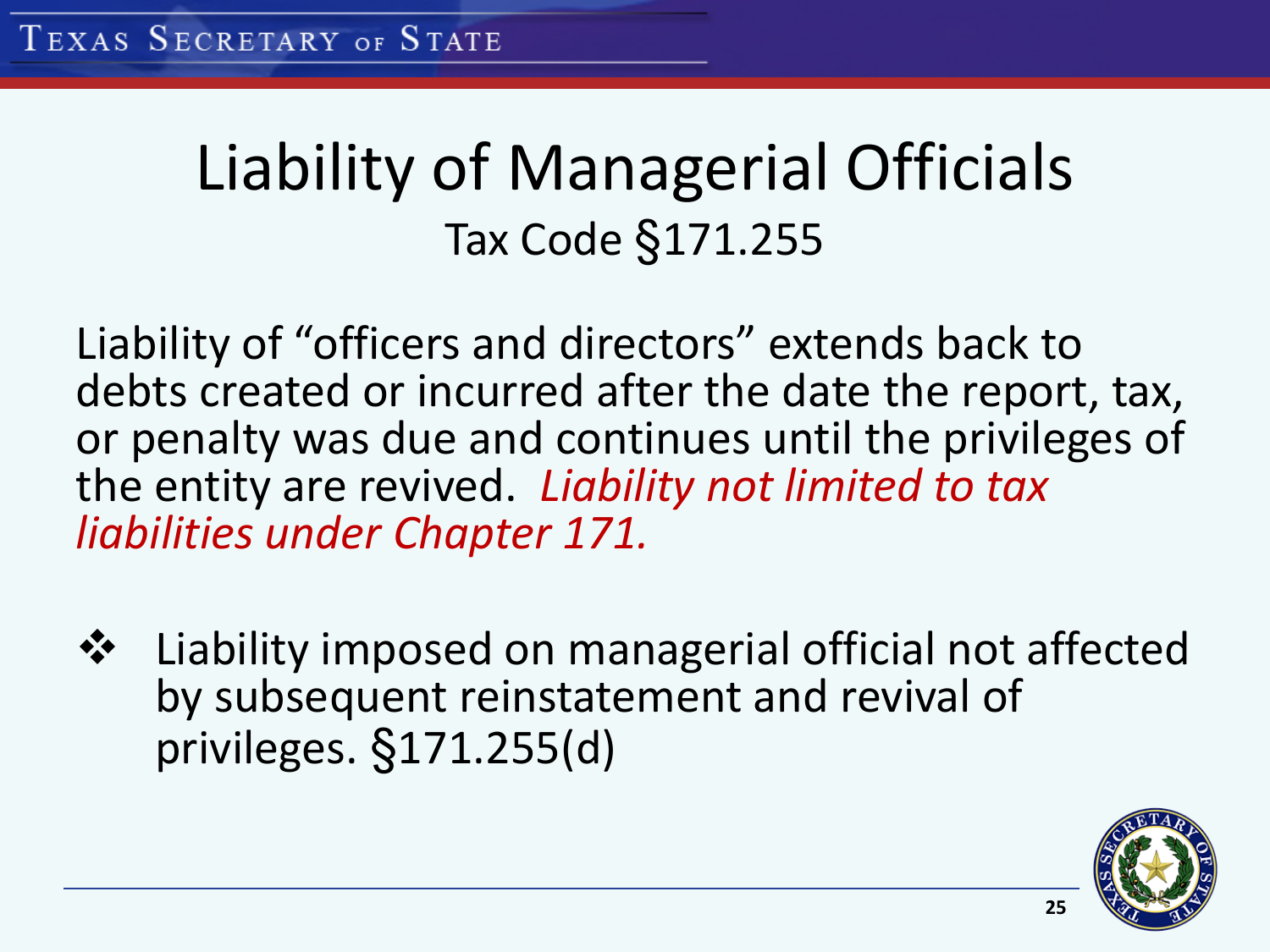### Limited Survival Of Terminated Entities

Section 11.001 of the BOC defines a "terminated entity" as a domestic entity the existence of which has been:

- **F** Terminated in a manner authorized or required by the BOC, unless the entity has been reinstated in the manner provided by the BOC; or
- Forfeited pursuant to the Tax Code, unless the forfeiture has been set aside.

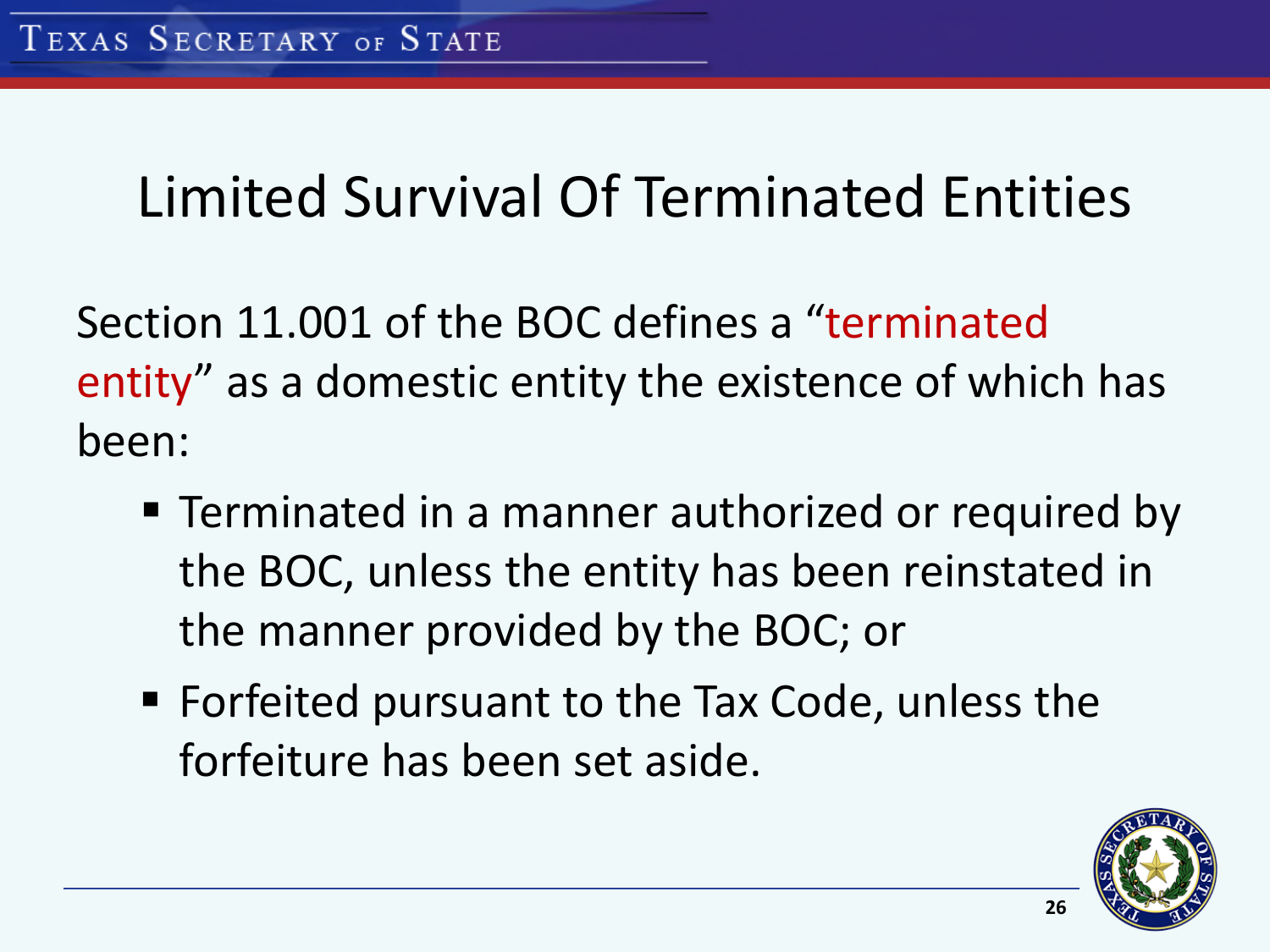### Limited Survival Of Terminated Entities

A terminated domestic filing entity continues in existence until the **3rd** anniversary of the effective date of its termination *only* for the purposes set forth in section 11.356, which include:

- Prosecuting or defending in the entity's name an action or proceeding brought by or against the terminated filing entity; and
- Permitting the survival of an existing claim by or against the terminated filing entity.

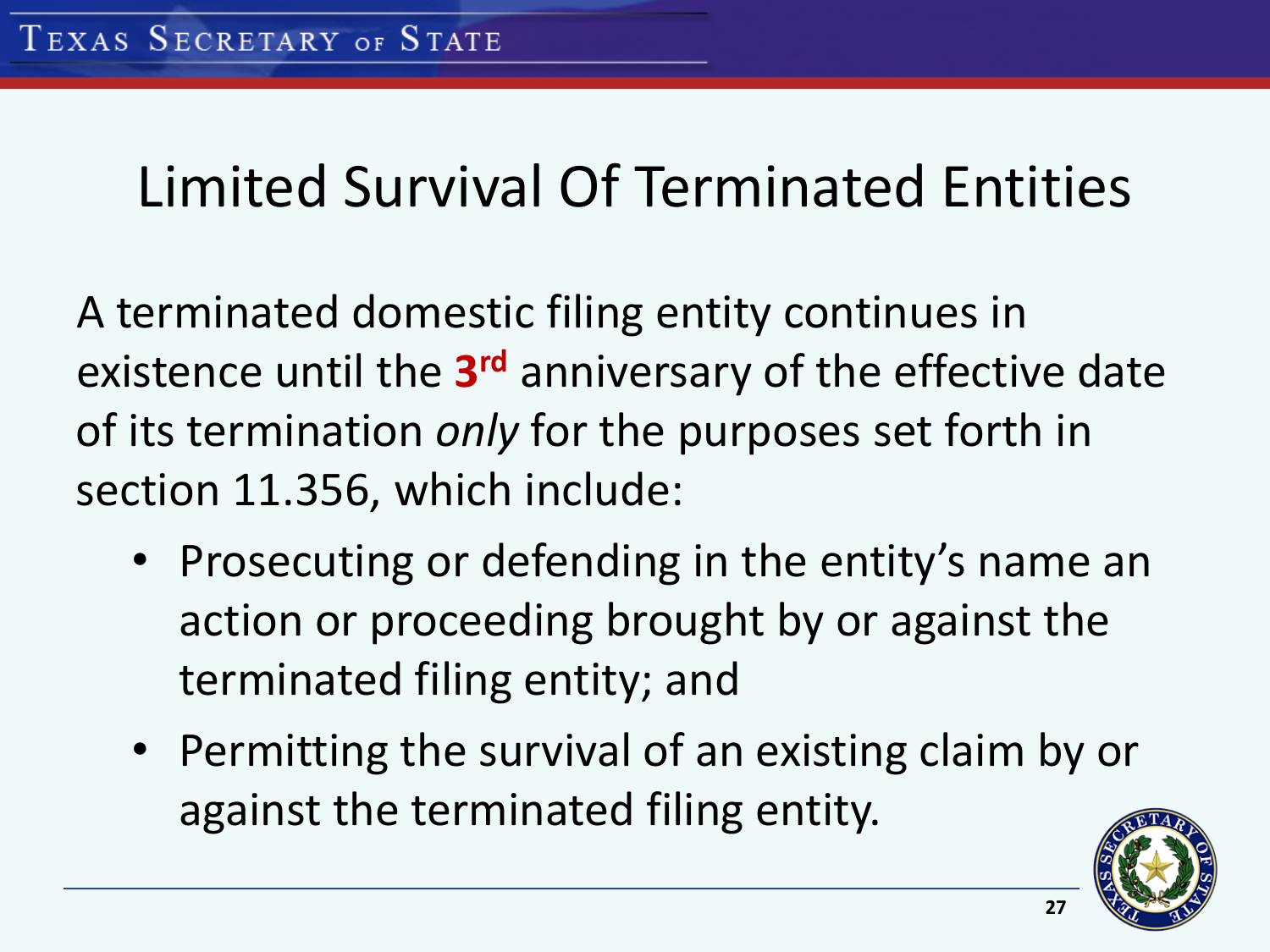Claims §11.001(3)

An "*existing claim*" means:

- a claim against an entity that existed *before* the entity's termination and that is not barred by limitations; or
- a contractual obligation incurred after termination.

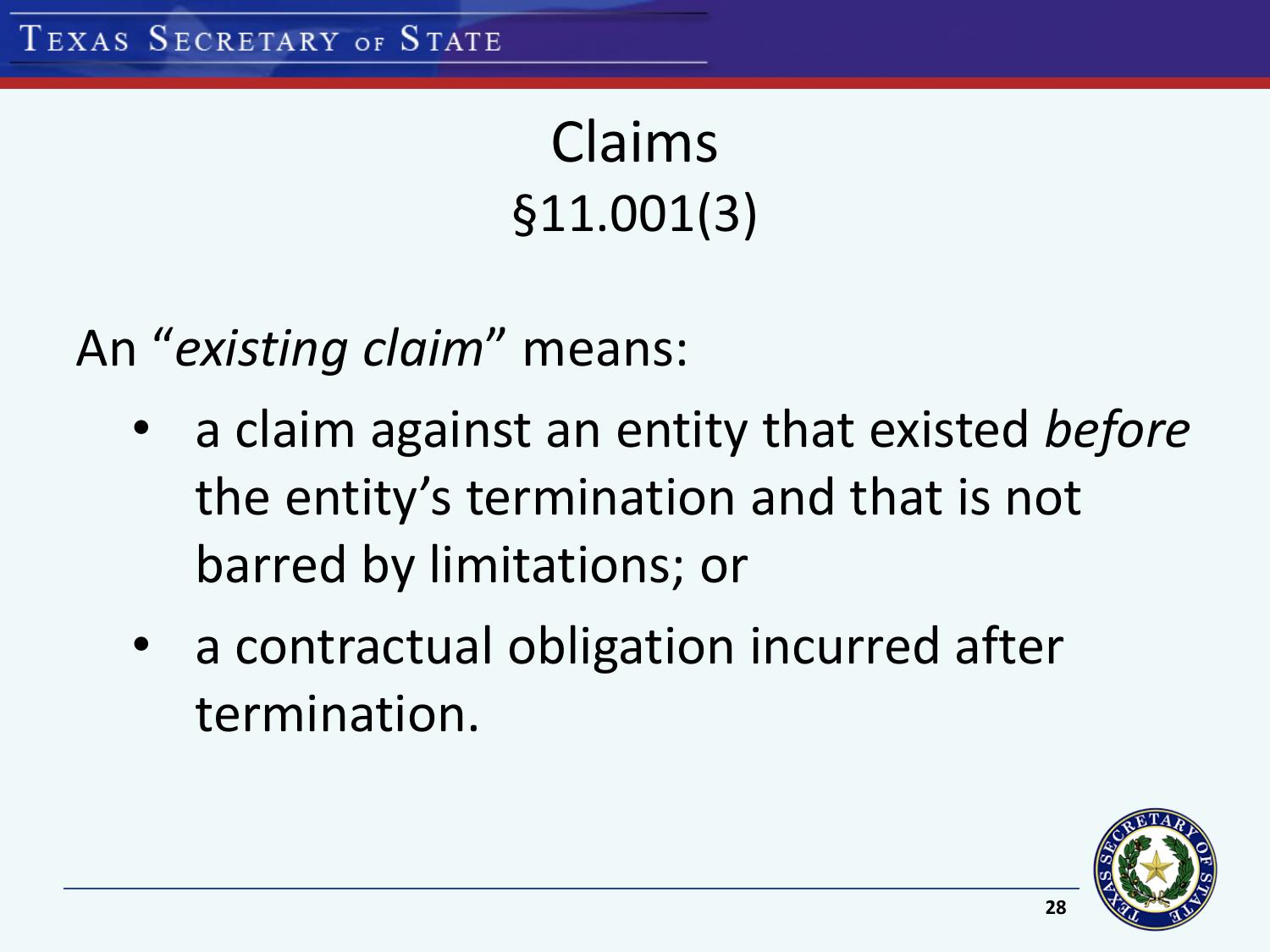Claims §11.001(1)

- A "*claim*" means:
	- A right to payment, damages, or property, whether liquidated or unliquidated, accrued or contingent, matured or unmatured. See Anderson Petro-Equip., Inc. v. State, 317 S.W. 3d 812, 817 (Tex.App. - Austin 2010, pet. denied)

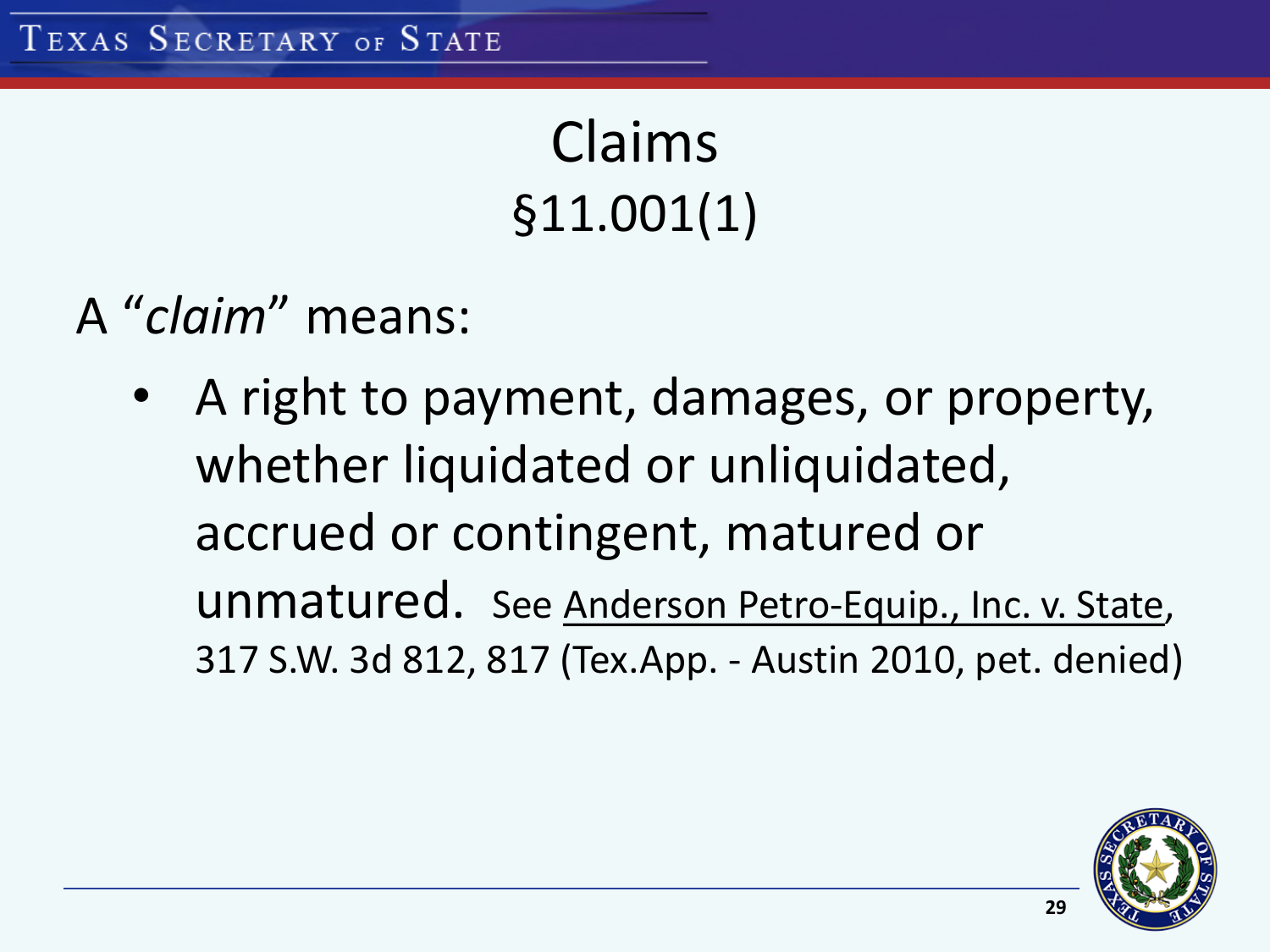### Claims

Section 11.359—An existing claim by or against a terminated filing entity is extinguished unless an action or proceeding is brought on the claim no later than the **3rd** anniversary of the date of termination of the entity.



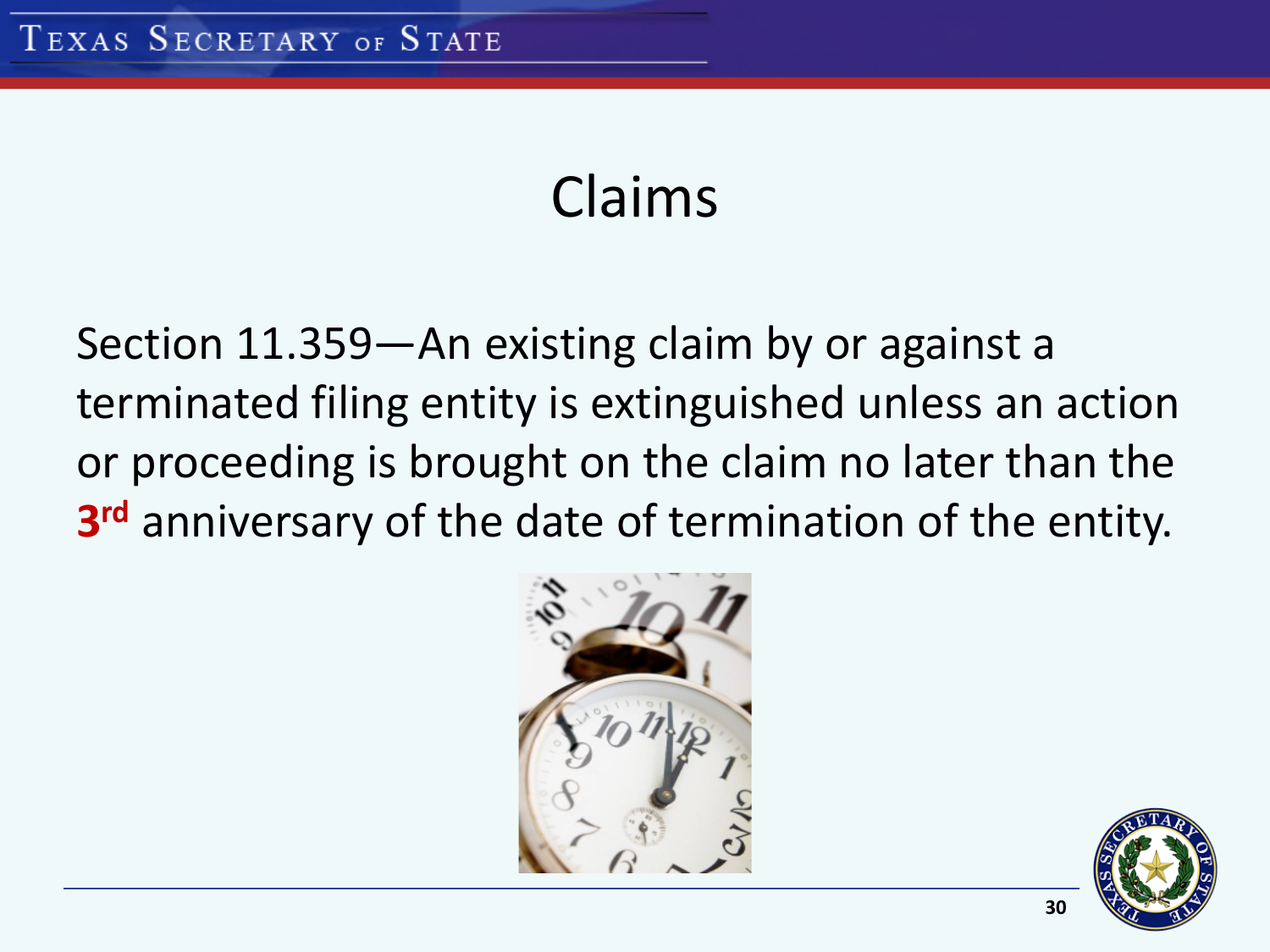### Extinguishment of Claims

In *Emmett Props., Inc. v. Halliburton Energy Servs., Inc.,* appeals court held that a corporation reinstated after four and one-half years could not sue on pre-forfeiture claims.

167 S.W.3d 365 (Tex. App.—Houston [14th Dist.] 2005, pet. denied) See also, Landrum v. Thunderbird Speedway, Inc., 97 S.W.3d 756, 758-59 (Tex.App.- Dallas 2003, no pet.)

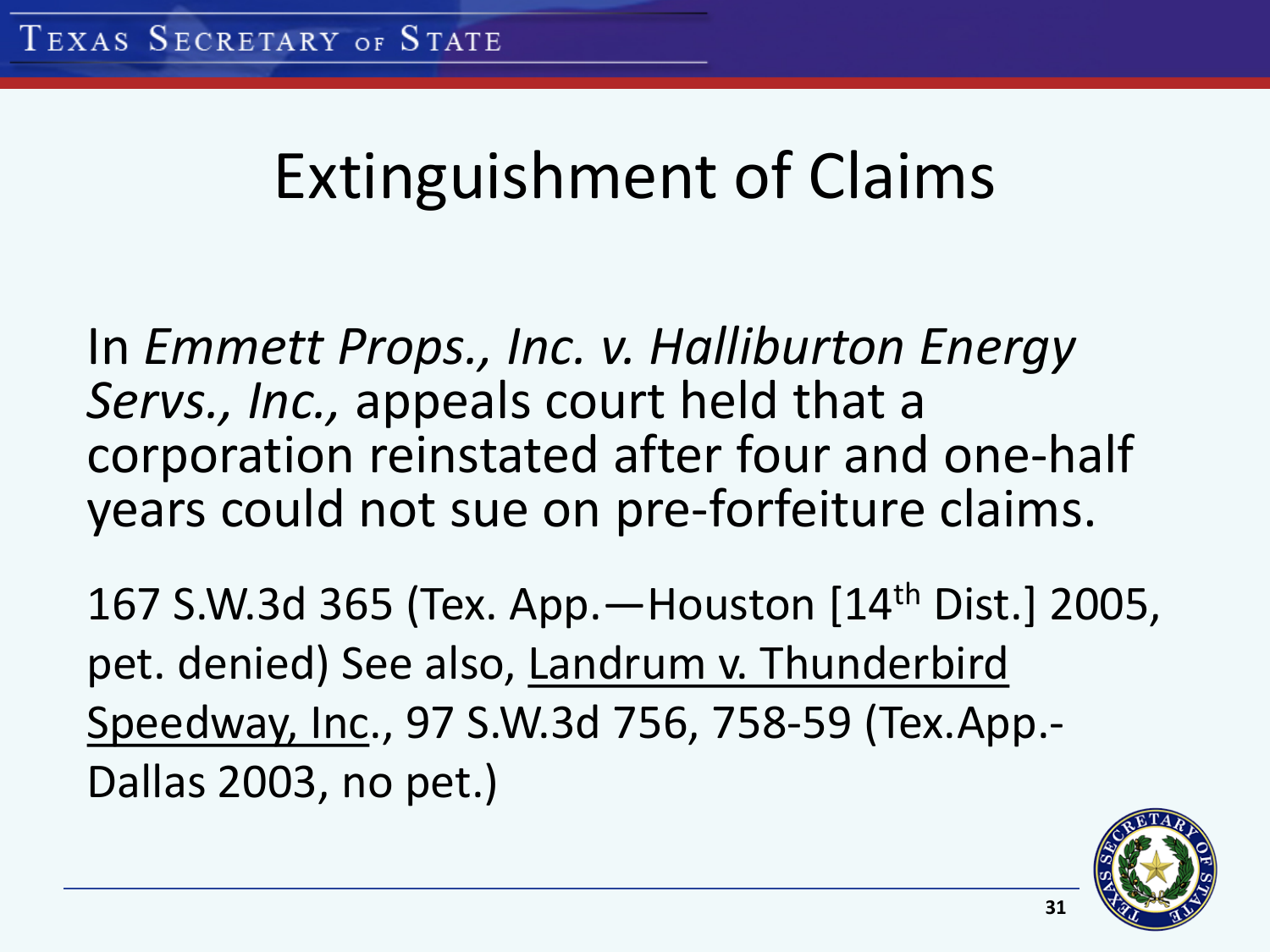## Potential Loss of Entity Name

BOC §§11.253(c); §153.312(c); §22.365(c) and Tax Code §171.315

- Secretary of State only considers names of active entities when determining name availability.
- On reinstatement, the terminated/forfeited entity will be required to submit a certificate of amendment to change its name if there is a name conflict that arose during the time the entity was inactive.

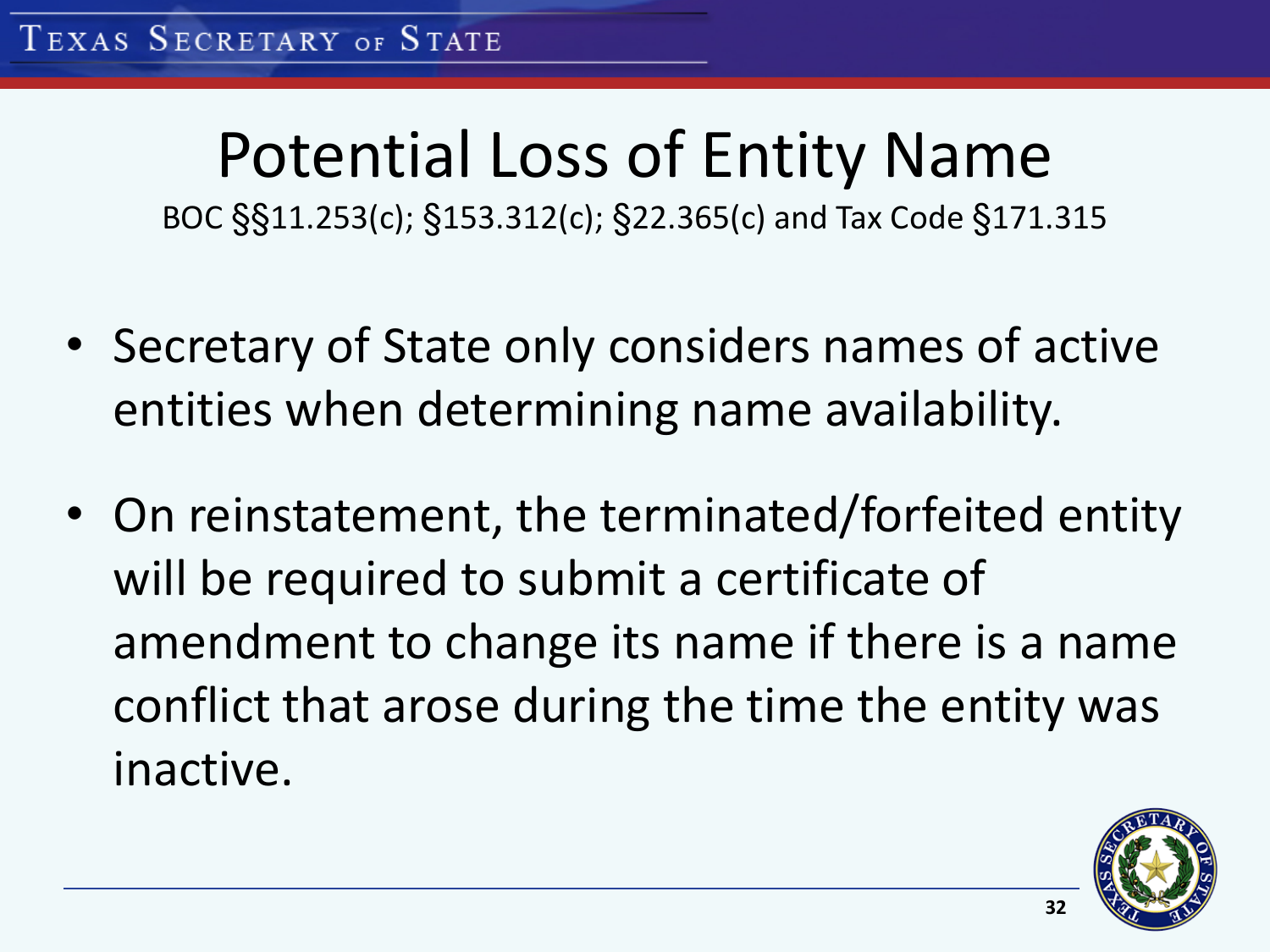### Why Reinstate to Voluntarily Terminate?

- Information relating to entities with a forfeited existence status is public information.
- National Association of Secretaries of State reports that administratively terminated entities seem to be particularly vulnerable to business identity theft. In Colorado, 80% of the state's 356 reported cases of business identity theft were delinquent or dissolved entities. *NASS White Paper on Business Identity Theft* (January 2012)